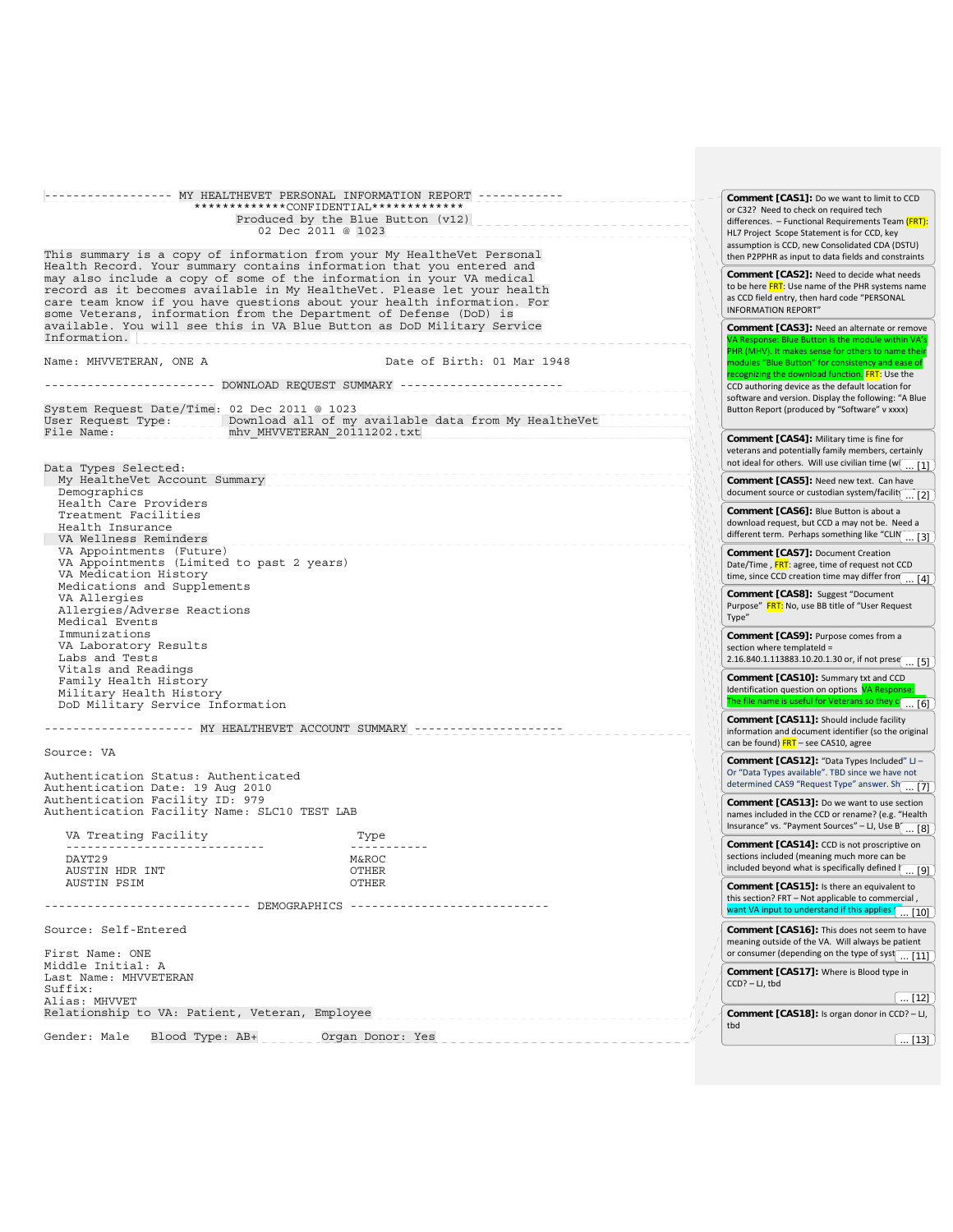Date of Birth: 01 Mar 1948 Marital Status: Married Particul Scatch: Andrew Miller<br>Current Occupation: Truck Driver **Comment [CAS19]:** Is Occupation stored in  $CCD$ ? – LJ, thd Mailing or Destination Address: 123 Anywhere Road Mailing or Destination Address2: Apartment 123 /bam/ Social History Observation Mailing or Destination City: Anywhere Mailing or Destination State: DC Mailing or Destination Country: United States Mailing or Destination Province: Mailing or Destination Zip/Postal Code: 00001 **Comment [CAS20]:** Is there a separate place for State vs Province in CCD LJ – good question, for non continental US territories? Home Phone Number: 000-010-0101 Work Phone Number: 000-020-0202 /bam/ Same place Pager Number: 000-030-0303 Cell Phone Number: 000-040-0404 FAX Number: 000-050-0505 Email Address: mhvveteran@emailaddress.com **Comment [CAS21]:** There are many types of Preferred Method of Contact: Email phone numbers that are supported, do we want to limit it?  $LJ$  – Per assumption, mirror BB txt.  $FRT$ : EMERGENCY CONTACTS Provide all number that CCD provides.. **Comment [CAS22]:** Is there a way to express Contact First Name: Two preferred contact method? FRT: No, however no Contact Last Name: MHVVeteran known commercial PHR systems capture this Relationship: information. It is recommended that this text field Home Phone Number: 000-010-0101 and content not be displayed or included. Work Phone Number: 000-060-0606 Extension: Cell Phone Number: 000-070-0707 **Comment [CAS23]:** In CCD participants have Address Line 1: 123 Anywhere Road ranges for emergency contacts, does that need to Address Line 2: Apartment 123 be expressed? (Note) we need to decide if and how City: Anywhere to use the standard CCD expression of emergency State: DC contacts by date range - FRT: Yes, after Country: United States Relationship, add any available CCD information on Province: the start and stop date. Zip/Post Code: 00001 Email Address: twomhvveteran@domain.com Contact First Name: Three Contact Last Name: MHVVeteran Relationship: Home Phone Number: 000-010-0101 Work Phone Number: 000-080-0808 Extension: Cell Phone Number: 000-090-0909 Address Line 1: 123 Anywhere Road Address Line 2: Apartment 123 **Comment [CAS24]:** Should we also include City: Anywhere addresses for the providers? FRT: Yes, if CCD has State: DC available address information, it should be Country: United States displayed, though this address may be best Province: displayed in the address in Treatment Facilities Zip/Post Code: 00001 below. OPEN item for Corey & Keith. Email Address: threemhvveteran@domain.com **Comment [CAS25]:** Do we have a healthcare ------------------------- HEALTH CARE PROVIDERS -------------------------------provider source? – LJ, I think we need to add a "PHR system information" source, since many PHR Source: Self-Entered will have import data from EHR or payer. The CCD \_\_\_\_\_\_\_\_\_\_\_\_\_\_\_\_\_\_\_\_\_\_\_\_\_\_\_\_\_\_\_\_ will know more about the source, but no way to Provider Name: John Doe make that determine for the text file (perhaps out Type of Provider: Primary of scope to do the work to determine the options?). Other Clinician Information:  $\sqrt{\frac{1}{2}}$ Phone Number: 000-000-0000 Ext: 1234 **Comment [CAS26]:** Is there other clinical Phone Number: 000-000-0000 information? . Email: provider@institution.org s? Role of provider with patient, as the Comments: Dr. Doe can be reached on the weekend if needed by leaving a message CCD basis to complete this field. Primary, Specialist, with the clinic. or Other.‐ Free text field size. CCD does not have length limits. Beware of the legibility for 80 Provider Name: Jane Smith character length. Type of Provider: Specialist Other Clinician Information: Seen as needed<br>Phone Number: 000-000-0001 Ext: 1234 Phone Number: 000-000-0001 **Comment [CAS27]:** Is there an equivalent to a Email: specialist@institution.org healthcare provider comment? LJ – perhaps we Comments: Dr. Smith should be notified of any changes in my medical condition. need patient comment and clinician comments. Requires a referral from my health insurance company. Corey ‐ OPEN.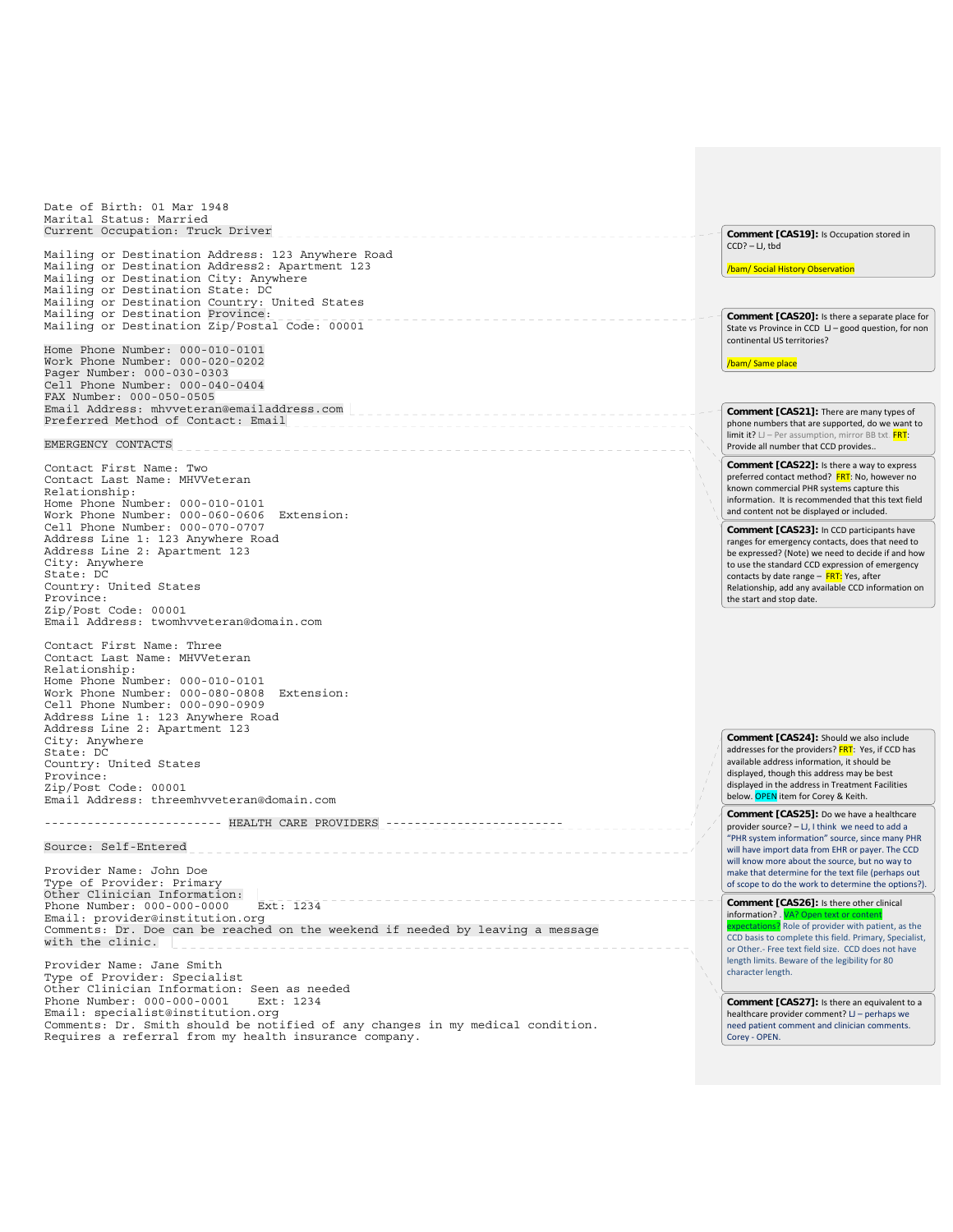| ---------------------- TREATMENT FACILITIES ----------------------------                                                                                                                                                                                                                                 |                    |                         |                                                                                                                                                                                                                                                                                                                                                                                                                                                                                                     | Comment [CAS28]: There is no CCD "Facilities"                                                                                                                                                  |
|----------------------------------------------------------------------------------------------------------------------------------------------------------------------------------------------------------------------------------------------------------------------------------------------------------|--------------------|-------------------------|-----------------------------------------------------------------------------------------------------------------------------------------------------------------------------------------------------------------------------------------------------------------------------------------------------------------------------------------------------------------------------------------------------------------------------------------------------------------------------------------------------|------------------------------------------------------------------------------------------------------------------------------------------------------------------------------------------------|
| Source: Self-Entered                                                                                                                                                                                                                                                                                     |                    |                         |                                                                                                                                                                                                                                                                                                                                                                                                                                                                                                     | section. Do we extract from encounters and<br>procedures, and/or other sources of information?                                                                                                 |
| Facility Name: Anywhere VA Medical Center<br>VA Home Facility: Yes<br>Facility Type: VA<br>Phone Number: 000-000-0001 Ext: 1234<br>Mailing Address: 123 VA Drive<br>Mailing Address2: Suite 4                                                                                                            |                    |                         | Also, much of this information does not seem to<br>apply outside the VA world - LJ, the clinic, hospital<br>or office should be in P2P PHR or tbd/bam/<br><b>Encounters Section</b><br>VA - What defines a unique facility to display?.                                                                                                                                                                                                                                                             |                                                                                                                                                                                                |
| Mailing City: Anywhere<br>Mailing State: DC<br>Mailing Country: United States<br>Mailing Province:<br>Mailing Zip/Postal Code: 00001<br>Comments: Contact clinic when calling to make my appointments.                                                                                                   |                    |                         | The Facilities chapter of the VA Blue Button®<br>references the VA medical center where the<br>Veteran is registered to receive their care. This is<br>analogous to a primary care provider in a<br>gatekeeper-model health plan, a primary site of care<br>in many capitated-clinic plans, and a growing<br>number of primary care medical home model clinics                                                                                                                                      |                                                                                                                                                                                                |
| Facility Name: Health Care Inc.<br>Facility Type: Non-VA           VA Home Facility: No<br>Phone Number: 000-000-0002 Ext: 5678<br>Mailing Address: 123 Anywhere Road<br>Mailing Address2: B-Wing<br>Mailing City: Anywhere<br>Mailing State: DC<br>Mailing Country: United States                       |                    |                         | in FFS plans and in provider-based delivery systems.<br>This section can be modified to conform to the<br>delivery model of the health plan or be made<br>optional. FRT: Encounter/Visit history or Provider<br>Facility (danger of the mix and granularity) - VA flag<br>for home facility, SPINNPHR, id primary, KP - system<br>can flag primary care provider. May be a user guide<br>approach issues, for user to use or modify - if they<br>do not want our approach. Feasible for alternative |                                                                                                                                                                                                |
| Mailing Province:<br>Mailing Zip/Postal Code: 00001<br>Comments: Reminder to bring My HealtheVet printouts for all visits<br>------------------------        HEALTH INSURANCE        -------------------------                                                                                           |                    |                         |                                                                                                                                                                                                                                                                                                                                                                                                                                                                                                     | setting flags for the XSLT, but time impact. FRT:<br>Facility related to provider.<br>LJ, May 25 - P2PPHR has CDA for facility detail, but<br>not in standard CCD, so tool user can use P2PPHR |
|                                                                                                                                                                                                                                                                                                          |                    |                         |                                                                                                                                                                                                                                                                                                                                                                                                                                                                                                     | for custom use of tool and related update to XSLT.                                                                                                                                             |
| Source: Self-Entered                                                                                                                                                                                                                                                                                     |                    |                         |                                                                                                                                                                                                                                                                                                                                                                                                                                                                                                     |                                                                                                                                                                                                |
| Health Insurance Company: My Health Insurance Company<br>Primary Insurance Provider: Yes<br>ID Number: $0001234$ _________                                                                                                                                                                               |                    | Group Number: 0000000   | <u> - - - - - - - - - - - - - - - - -</u>                                                                                                                                                                                                                                                                                                                                                                                                                                                           | Comment [CAS29]: Is this the subscriber ID or                                                                                                                                                  |
| Insured: One Mhvveteran<br>Start Date: 01 Jan 2000                                                                                                                                                                                                                                                       | Stop Date:         |                         |                                                                                                                                                                                                                                                                                                                                                                                                                                                                                                     | member ID? Seems like we need to indicate both -<br>$LI - Agreed$ FRT: Yes                                                                                                                     |
| $Pre-Approxal$ Phone Number:<br>$\begin{tabular}{ll} \texttt{Pre-Approxal Phone Number:} & \texttt{I = 000-000-0003} \\ \texttt{Health Insurance Company Phone Number:} & \texttt{000-000-0004} \end{tabular}$<br>---------------------<br>Comments: Need to get pre-authorization for special services. |                    |                         | Comment [CAS30]: Is there a special "pre-<br>approval" number in CCD? LJ - This may be in P2P<br>PHR. User Guide impact, we may need to refer the<br>user to the P2P PHR guide for instructions on how to                                                                                                                                                                                                                                                                                           |                                                                                                                                                                                                |
| Health Insurance Company: My Other Health Insurance Company<br>Primary Insurance Provider: No<br>Group Number: ABC123456789<br>ID Number: 000567891010                                                                                                                                                   |                    |                         | populate their CCD with this information.                                                                                                                                                                                                                                                                                                                                                                                                                                                           |                                                                                                                                                                                                |
| Insured: One Mhvveteran<br>Start Date: 01 Jan 2009                                                                                                                                                                                                                                                       | Stop Date:         |                         |                                                                                                                                                                                                                                                                                                                                                                                                                                                                                                     | /bam/Payers Section - Authorization Activity                                                                                                                                                   |
| $000 - 000 - 0005$<br>Pre-Approval Phone Number:<br>----------------------<br>Health Insurance Company Phone Number: 000-000-0005<br>Comments: Coverage only for vision and dental.                                                                                                                      |                    |                         | Comment [CAS31]: Alignment seems arbitrary<br>(other phone numbers do not seem to be aligned) -<br>$LJ$ – we should aligned the numbers to a common                                                                                                                                                                                                                                                                                                                                                 |                                                                                                                                                                                                |
|                                                                                                                                                                                                                                                                                                          |                    |                         | column VA - artifact of the font fixed length. VA?<br>Alignment of telephone numbers: Agnostic on this:<br>if a standard alignment works better for the group,                                                                                                                                                                                                                                                                                                                                      |                                                                                                                                                                                                |
| Source: VA<br>Last Updated: 02 Dec 2011 @ 0706                                                                                                                                                                                                                                                           |                    |                         | no objection, but keep in mind the idea is to keep<br>things as flexible as possible. FRT - assume a fixed-<br>width font for ASCII alignment. User Guide text:                                                                                                                                                                                                                                                                                                                                     |                                                                                                                                                                                                |
| Wellness Reminder<br>---------------                                                                                                                                                                                                                                                                     | Due Date           | Last Completed Location |                                                                                                                                                                                                                                                                                                                                                                                                                                                                                                     | "for best results format your page to XXXXX, as a<br>suggestion for rendering to pdf, fax or screen                                                                                            |
| Colon Cancer Screening<br>Influenza Vaccine                                                                                                                                                                                                                                                              | DUE NOW<br>DUE NOW | UNKNOWN<br>UNKNOWN      | DAYT29<br>DAYT29                                                                                                                                                                                                                                                                                                                                                                                                                                                                                    | display".<br>Comment [CAS32]: Is there a wellness                                                                                                                                              |
| Learn more about these Wellness Reminders by visiting My HealtheVet.<br>Please contact your health care team with any questions about your VA<br>Wellness Reminders.                                                                                                                                     |                    |                         |                                                                                                                                                                                                                                                                                                                                                                                                                                                                                                     | reminders equivalent? Perhaps a plan of care?<br>/bam/ Include in Plan of Care section                                                                                                         |
|                                                                                                                                                                                                                                                                                                          |                    |                         |                                                                                                                                                                                                                                                                                                                                                                                                                                                                                                     |                                                                                                                                                                                                |
| Source: VA<br>Last Updated: 02 Dec 2011 @ 0706                                                                                                                                                                                                                                                           |                    |                         |                                                                                                                                                                                                                                                                                                                                                                                                                                                                                                     |                                                                                                                                                                                                |

VA Past Appointments are limited to two years from the date of your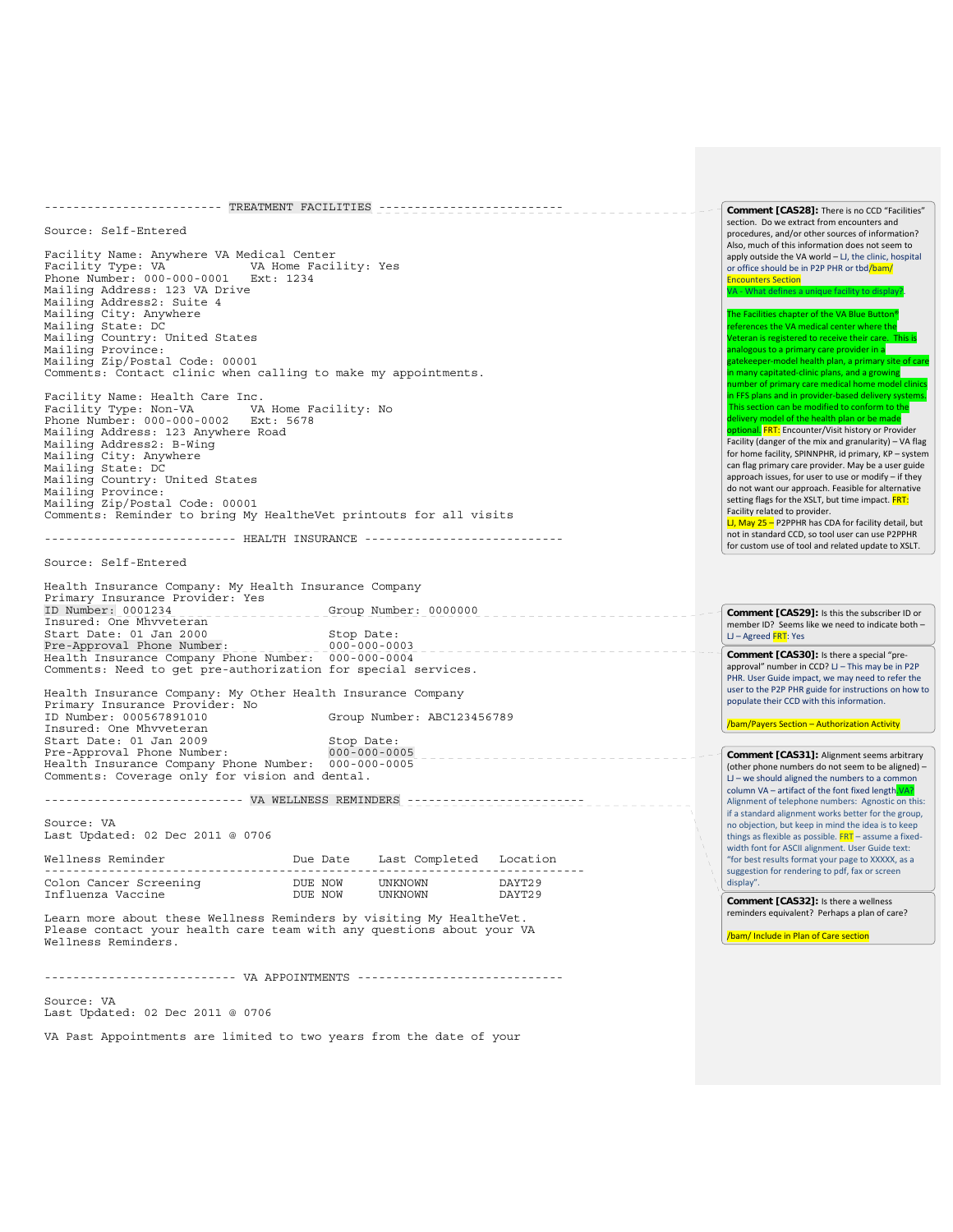download request.

FUTURE APPOINTMENTS: -------------------- Date/Time: 13 Oct 2012 @ 1100 Location: DAYT29 TEST LAB Status: NOT APPLICABLE<br>Clinic: C&P CHRISTIE C&P CHRISTIE<br>3929 Phone Number: Type: Compensation and Pension Appointment PAST APPOINTMENTS: ------------------<br>Date/Time: 13 Date/Time: 13 Oct 2011 @ 1600<br>Location: DAYT29 TEST LAB Location: DAYT29 TEST LAB<br>Status: NOT APPLICABLE Status: NOT APPLICABLE<br>Clinic: C&P CHRISTIE C&P CHRISTIE<br>3929 Phone Number: Type: Compensation and Pension Appointment Date/Time: 07 Sep 2011 @ 1100 Location: DAYT29 TEST LAB Status: NOT APPLICABLE<br>Clinic: TELEPHONE CALLS TELEPHONE CALLS/GERIATRICS<br>3742 Phone Number: Date/Time: 27 Jul 2011 @ 1400 Location: DAYT29 TEST LAB Status: MOT APPLICABLE<br>Clinic: DIABETIC-BURKE DIABETIC-BURKE<br>800-123-1234 Phone Number:<br>Note: This appointment has pre-appointment activity scheduled:<br>Lab: 27 Jul 2011 @ 1000 27 Jul 2011 @ 1000 Date/Time: 15 Jun 2011 @ 1300 Location: DAYT29 TEST LAB Status: NOT APPLICABLE<br>Clinic: DIABETIC-BURKE DIABETIC-BURKE<br>800-123-1234 Phone Number:<br>Note: This appointment has pre-appointment activity scheduled:<br>Lab: 15 Jun 2011 @ 0800 Lab: 15 Jun 2011 @ 0800 EKG: 15 Jun 2011 @ 1030 X-Ray: 15 Jun 2011 @ 0900 Date/Time: 03 May 2011 @ 1100 Location: DAYT29 TEST LAB Status: MOT APPLICABLE<br>Clinic: TELEPHONE CALLS TELEPHONE CALLS/GERIATRICS<br>3742 Phone Number:<br>Note: This appointment has pre-appointment activity scheduled: X-Ray: 03 May 2011 @ 0800 Date/Time: 15 Mar 2011 @ 1000<br>Location: MIDDLETOWN Location: MIDDLETOWN<br>Status: CANCELLED Status: CANCELLED<br>Clinic: MD/DENTAL MD/DENTAL FOSTER<br>2449 Phone Number:<br>Note: This appointment has pre-appointment activity scheduled:<br>Lab: 15 Mar 2011 @ 0930 Lab: 15 Mar 2011 @ 0930 Date/Time: 06 Jan 2011 @ 1000 Location: DAYT29 TEST LAB Status: MOT APPLICABLE<br>Clinic: PRP JOHNSON, C PRP JOHNSON, C (GRP)<br>2188 Phone Number:<br>Note: This appointment has pre-appointment activity scheduled:<br>Lab: 06 Jan 2011 @ 0900 Lab: 06 Jan 2011 @ 0900<br>EKG: 06 Jan 2011 @ 0930 EKG: 06 Jan 2011 @ 0930 Date/Time: 03 Jan 2011 @ 1300 Location: DAYT29 TEST LAB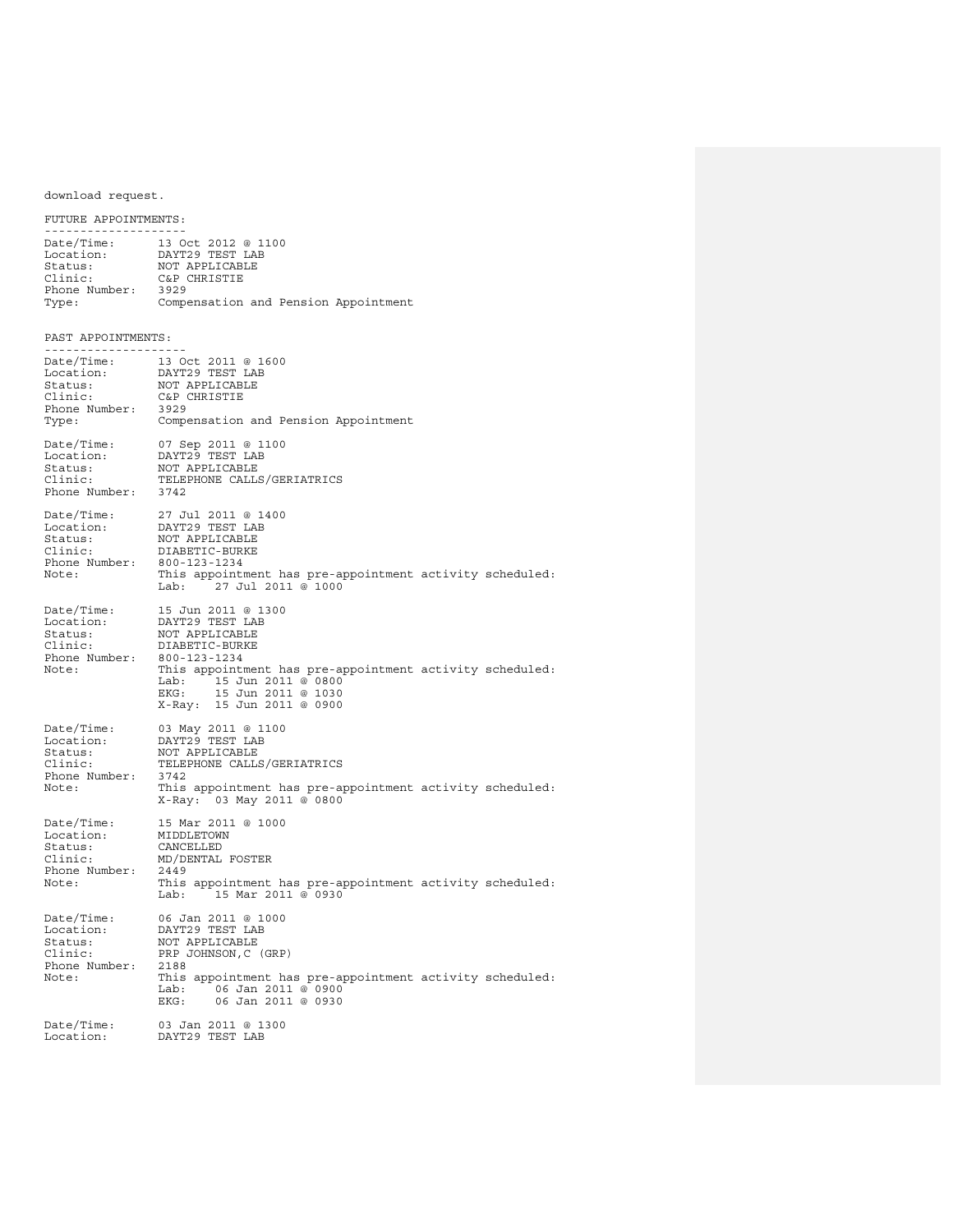Status: NOT APPLICABLE Clinic: PRP JOHNSON,C (GRP) Phone Number: 2188 Date/Time: 29 Dec 2010 @ 1000<br>Location: MIDDLETOWN Location: MIDDLETOWN<br>Status: MOT APPLICA Status: Industrian<br>Status: NOT APPLICABLE<br>Clinic: MD/PODIATRY NGU Clinic: MD/PODIATRY NGUYEN (Follow-Up) Phone Number: 5416 Date/Time: 30 Aug 2010 @ 1400 Location: DAYT29 TEST LAB Status: APPOINTMENT KEPT<br>Clinic: TELEPHONE CALLS/ TELEPHONE CALLS/GERIATRICS<br>3742 Phone Number: Date/Time: 14 Jul 2010 @ 0900<br>Location: MIDDLETOWN Location: MIDDLETOWN<br>Status: NOT APPLICA NOT APPLICABLE Clinic: MD/PODIATRY NGUYEN (Follow-Up) Phone Number: -------------------------- VA MEDICATION HISTORY ---------------------- \_\_\_\_\_\_\_\_\_\_\_\_\_ Source: VA Last Updated: 11 Apr 2011 @ 1737 VA Medication History includes up to two years of medication history unless you select a different date range in your download request. Medication: AMLODIPINE BESYLATE 10MG TAB Instructions: TAKE ONE TABLET BY MOUTH TAKE ONE-HALF TABLET FOR 1 DAY --AVOID GRAPEFRUIT JUICE-- Status: Active Refills Remaining: 3 Last Filled On: 20 Aug 2010 Initially Ordered On: 13 Aug 2010 Quantity: 45 Days Supply: 90 Pharmacy: DAYTON Prescription Number: 2718953 Medication: IBUPROFEN 600MG TAB Instructions: TAKE ONE TABLET BY MOUTH FOUR TIMES A DAY WITH FOOD AS NEEDED Status: Active Refills Remaining: 3 Last Filled On: 20 Aug 2010 Initially Ordered On: 01 Jul 2010 Quantity: 240 Days Supply: 60 Pharmacy: DAYTON Prescription Number: 2718960 Medication: INSULIN,GLARGINE,HUMAN 100 UNT/ML INJ Instructions: INJECT 10 ML VIAL UNDER THE SKIN AS DIRECTED FOR 28 DAYS INJECT 25 UNITS UNDER THE SKIN AT BEDTIME DO NOT MIX WITH OTHER INSULINS/DISCARD OPEN VIALS AFTER 28 DAYS Status: Active Refills Remaining: 3 Last Filled On: 20 Aug 2010 Initially Ordered On: 01 Jul 2010 Quantity: 30 Days Supply: 30 Pharmacy: DAYTON Prescription Number: 2718956 Medication: TERAZOSIN HCL 2MG CAP Instructions: TAKE THREE CAPSULES BY MOUTH AT BEDTIME. Status: Active Refills Remaining: 2 Last Filled On: 20 Aug 2010

**Comment [CAS33]:** What do we do with the narrative (perhaps at the end of each section?) FRT – level 3 CCD – "Source Document Narrative" from the CCD narrative block. **VA ? Route of** administration or dosage form, SIG=instructions, original date written – left out on purpose or not available. Entry type code "DRIV" means text derived from the entries.ODR=date order on. FRT: Provide detailed mapping in the appendix of the User Guide. Directions for Use for SIG , Patient Instructions for general suggestions. SIG and Frequency is not standard in the industry – use C‐ CDA for an approach to express SIG, if you want them, use it.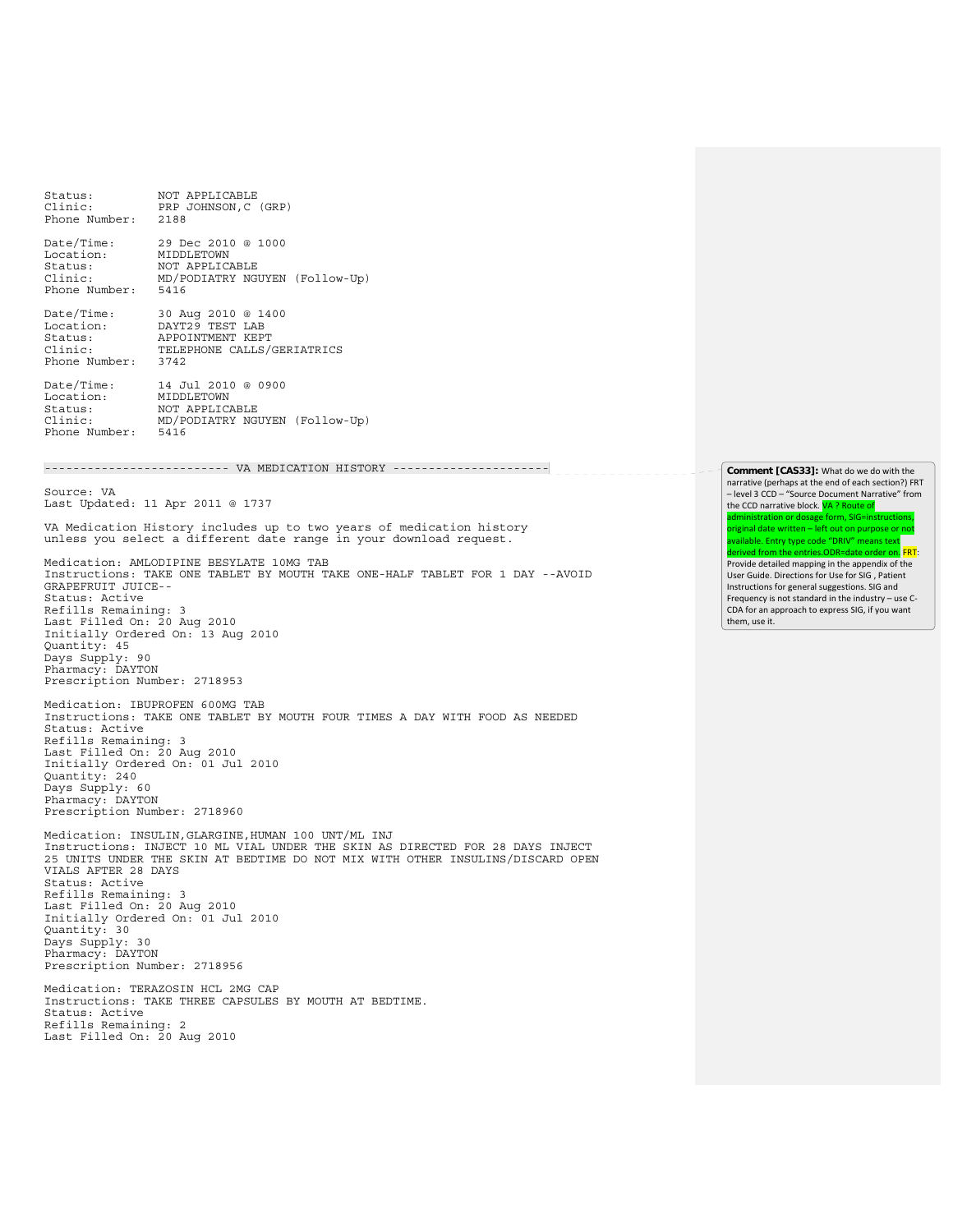Initially Ordered On: 01 Jul 2010 Quantity: 270 Days Supply: 90 Pharmacy: DAYTON Prescription Number: 2718958 Medication: METFORMIN HCL 1000MG TAB Instructions: TAKE ONE TABLET BY MOUTH TWICE A DAY WITH MEALS FOR DIABETES Status: Active Refills Remaining: 3 Last Filled On: 20 Aug 2010 Initially Ordered On: 01 Jul 2010 Quantity: 180 Days Supply: 90 Pharmacy: DAYTON Prescription Number: 2718955 Medication: SIMVASTATIN 20MG TAB Instructions: TAKE ONE TABLET BY MOUTH AT BEDTIME FOR CHOLESTEROL - CALL YOUR PROVIDER IF YOU HAVE UNEXPLAINED MUSCLE PAIN, TENDERNESS OR WEAKNESS. Status: Active Refills Remaining: 3 Last Filled On: 20 Aug 2010 Initially Ordered On: 01 Jul 2010 Quantity: 90 Days Supply: 90 Pharmacy: DAYTON Prescription Number: 2718957 Medication: LISINOPRIL 10MG TAB Instructions: TAKE ONE TABLET BY MOUTH DAILY Status: Active Refills Remaining: 3 Last Filled On: 20 Aug 2010 Initially Ordered On: 01 Jul 2010 Quantity: 90 Days Supply: 90 Pharmacy: DAYTON Prescription Number: 2718954 Medication: INSULIN NPH HUMAN 100 U/ML INJ NOVOLIN N Instructions: INJECT 16 UNITS UNDER THE SKIN EVERY MORNING AND INJECT 18 UNITS AT BEDTIMEnull Status: Discontinued Refills Remaining: 3 Last Filled On: 20 Aug 2010 Initially Ordered On: 24 May 2010 Quantity: 30 Days Supply: 30 Pharmacy: DAYTON Prescription Number: 2718962 Medication: FREESTYLE (GLUCOSE) TEST STRIP Instructions: USE 1 STRIP FOR TESTING AS DIRECTED Status: Submitted Refills Remaining: 2 Last Filled On: 20 Aug 2010 Initially Ordered On: 01 Jul 2010 Quantity: 200 Days Supply: 50 Pharmacy: DAYTON Prescription Number: 2718959 Medication: COLON ELECTROLYTE LAVAGE PWD FOR SOLN Instructions: TAKE 1 CONTAINER MOUTH AS DIRECTED FOR 1 DAY DISSOLVE 1 BOTTLE BY Status: Expired Refills Remaining: 0 Last Filled On: 01 Jul 2010 Initially Ordered On: 01 Jul 2010 Quantity: 1 Days Supply: 2 Pharmacy: DAYTON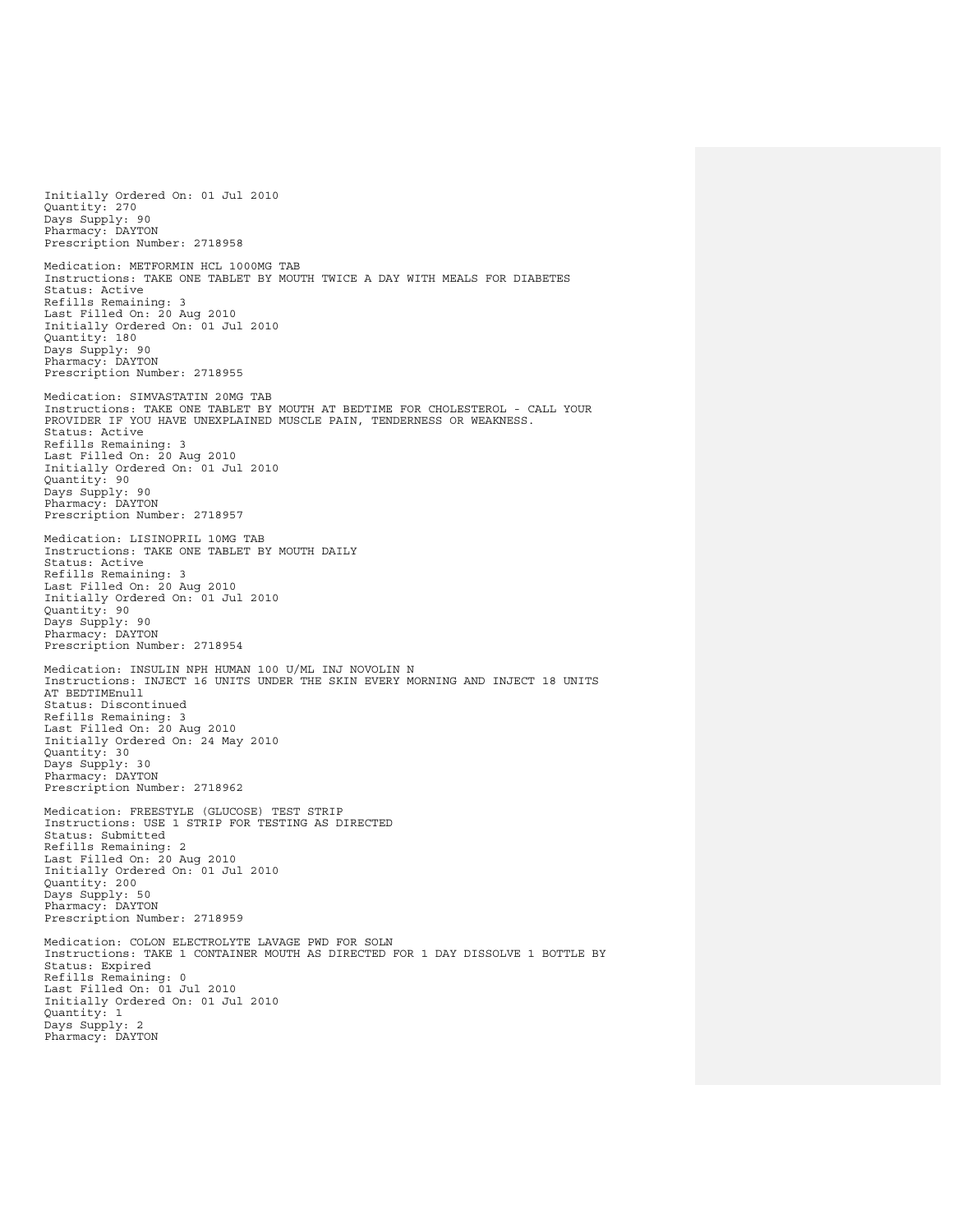Prescription Number: 2718961 Medication: TABLET CUTTER Instructions: USE AS DIRECTED MOUTH AS DIRECTED FOR 3 DAYS USE AS DIRECTED TO SPLIT Status: Expired Refills Remaining: 0 Last Filled On: 24 May 2010 Initially Ordered On: 24 May 2010 Quantity: 1 Days Supply: 30 Pharmacy: DAYTON Prescription Number: 2718963 -------------------------- MEDICATIONS AND SUPPLEMENTS ---------------------- Source: Self-Entered Category: RX Medication Drug Name: Aspirin EC Prescription Number: 010101B Strength: 81mg Dose: 1 tab Frequency: daily Start Date: 15 Jun 2005<br>
Pharmacy Name: My Local Drugstore<br>
Pharmacy Phone: 000-010-0000 Pharmacy Name: My Local Drugstore Reason for taking: Daily regimen for heart health Comments: Category: OTC Drug Name: Cough Medicine Prescription Number: Strength: 1000mg  $Dose: 2 TRS$ Frequency: morning and night<br>Start Date: 01 Feb 2010 Stop Date: 21 Feb 2010<br>Pharmacy Phone: 000-010-0000 Pharmacy Name: My Local Drugstore Reason for taking: Cough was keeping me up at night Comments: Cleared up after a few weeks Category: Herbal Drug Name: Ginkgo biloba Prescription Number: Strength: Dose: 2 capsules Frequency: once a day Start Date: 08 Mar 2008 Stop Date: Pharmacy Name: My Local Drugstore Reason for taking: Wife suggested to improve concentration Comments: Take in the morning with breakfast Category: Supplement Drug Name: Multi-vitamin Prescription Number: Strength: 100% RDA Dose: 1 tablet daily Frequency: morning Start Date: 18 Mar 2010 Stop Date: Pharmacy Name: My Local Drugstore Reason for taking: To stay healthy Comments: Feeling more energetic since I started taking vitamin ---------------------------- VA ALLERGIES -------------------------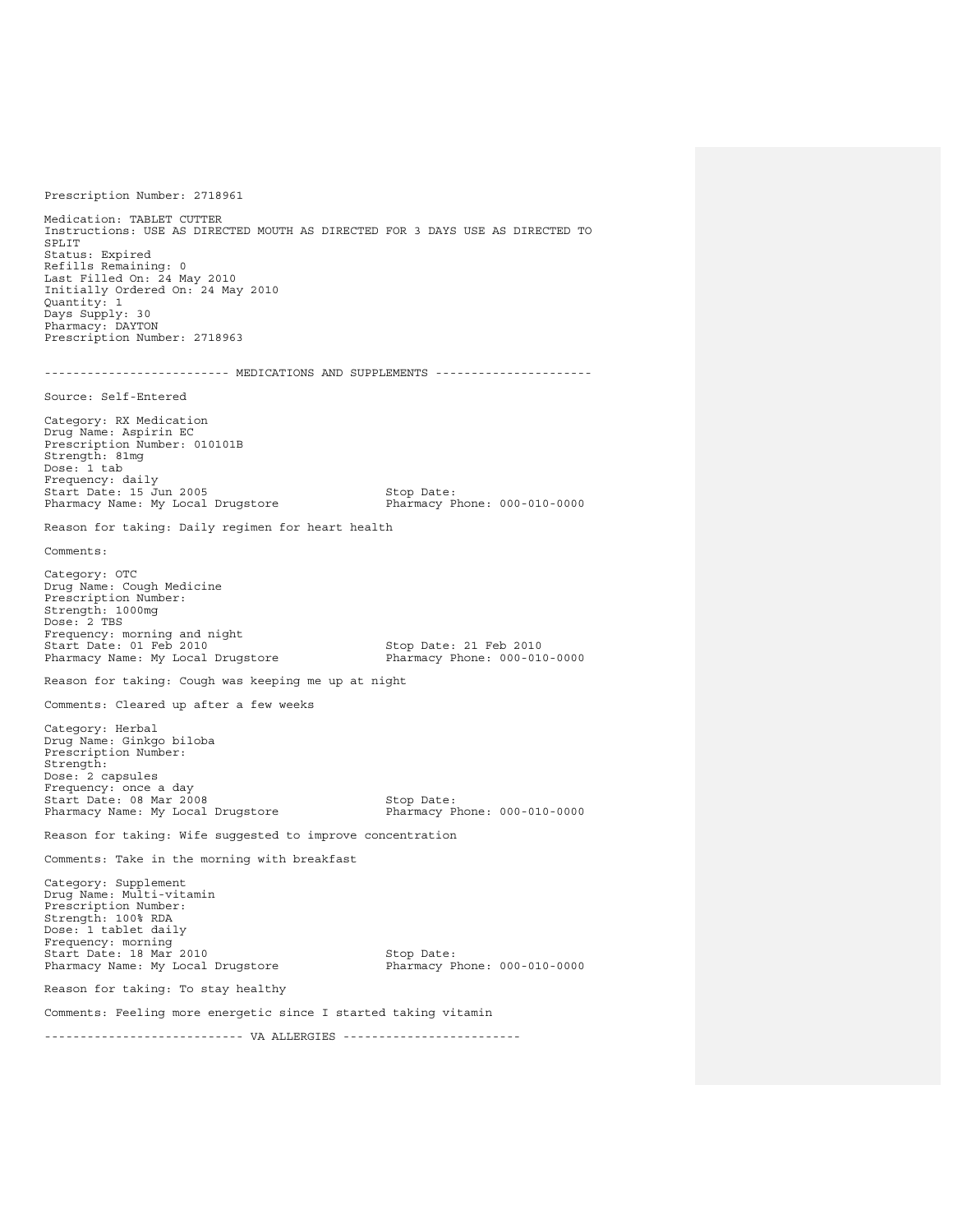Last Updated: 01 Dec 2011 @ 0851 Allergy Name: TRIMETHOPRIM<br>Location: DAYT29 Location: DAYT29<br>Date Entered: 09 Mar 2011 Date Entered: Reaction: Allergy Type: DRUG<br>VA Drug Class: ANTI ANTI-INFECTIVES, OTHER Observed/Historical: HISTORICAL<br>Comments: The reaction The reaction to this allergy was MILD (NO SQUELAE) Allergy Name: TRAMADOL<br>Location: DAYT29 Location: DAYT29<br>Date Entered: 09 Mar 2011 Date Entered:<br>Reaction: URINARY RETENTION<br>DRUG Allergy Type:<br>VA Drug Class: NON-OPIOID ANALGESICS Observed/Historical: HISTORICAL Comments: gradually worsening difficulty emptying bladder -- might try tramadol again cautiously because pt. reported pain releif Allergy Name: BACTRIM<br>Location: DAYT29 Location: DAYT29<br>Date Entered: 09 Mar 2011 Date Entered: Reaction: Allergy Type: DRUG<br>VA Drug Class: SULF SULFONAMIDE/RELATED ANTIMICROBIALS Observed/Historical: HISTORICAL<br>Comments: Causes Swe Causes Swelling of the Extremeties Allergy Name: TERAZOSIN<br>Location: DAYT29 Location:<br>Date Entered: Date Entered: 09 Mar 2011 Reaction: DIZZINESS Allergy Type: DRUG<br>
VA Drug Class: ALPH ALPHA BLOCKERS/RELATED Observed/Historical: HISTORICAL Lightheadedness on 10mg qhs Terazoin resolved upon stopping Terazoin. Allergy Name: METHOCARBAMOL<br>Location: DAYT29 Location: Date Entered: 09 Mar 2011<br>Reaction: CONFUSION, CONFUSION, DROWSINESS<br>DRUG Allergy Type:<br>VA Drug Class: SKELETAL MUSCLE RELAXANTS Observed/Historical: OBSERVED Drowsiness and hallucinations while on methocarbamol plus carbamazepine and other sedatives

Please contact your health care team with any questions about your VA Allergy information.

--------------------------- ALLERGIES/ADVERSE REACTIONS -----------------------

Source: Self-Entered

Allergy Name: Peanuts Date: 01 Aug 1980<br>Severity: Moderate Severity: Mod<br>Diagnosed: Yes Diagnosed:

Reaction: Hives

Source: VA

Comments: Avoid peanuts and peanut based foods. Foods cooked with peanut oil also cause the reaction

**Comment [L34]:** We may need to accommodate both self entered and PHR system (EHR or payer) sources for allergy information. FRT: We will plan to identify source for content, more granular that section level, if information is available.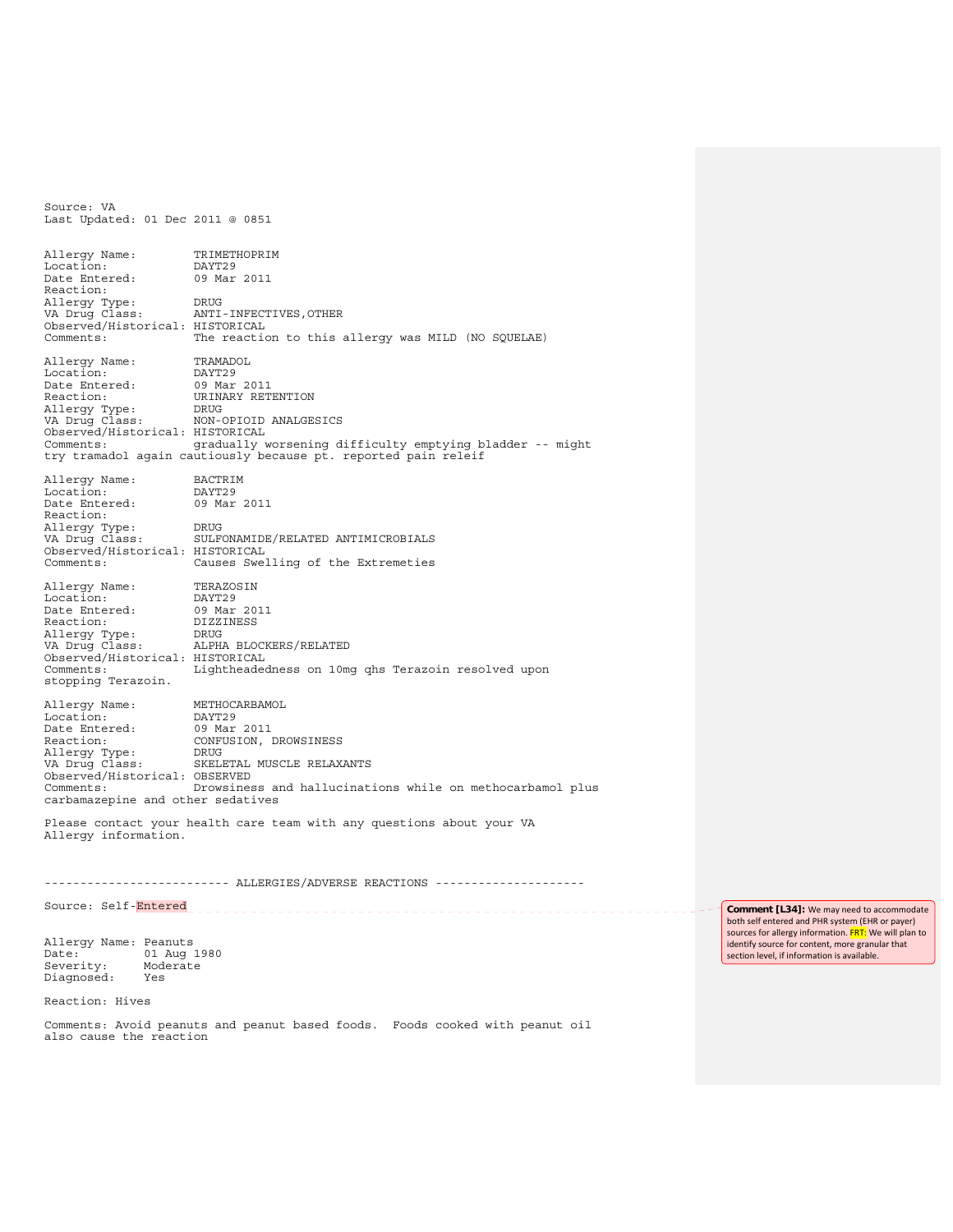Allergy Name: Pollen<br>Date: 18 Mar 18 Mar 2010<br>Mild Bate: IS<br>Severity: Mile<br>Diagnosed: Yes  $Diagnosed:$ Reaction: Watery eyes, itchy nose Comments: Took an over the counter antihistamine ------------------------------ MEDICAL EVENTS ------------------------------- Source: Self-Entered Medical Event: Colonoscopy Start Date: 18 Mar 2000 Stop Date: 18 Mar 2000 Response: Colonoscopy when well Comments: Polyps were removed. Doctor said these were benign Medical Event: Broken right arm<br>Start Date: 04 Jan 2010 Start Date:<br>Stop Date: 17 Feb 2010 Response: Placed in cast from my hand to my elbow Comments: Went to community hospital emergency room since I was on vacation. Followed up with my VA doctor when I returned home. ----------------------------- IMMUNIZATIONS --------------------------------- Source: Self-Entered Immunization: Measles + Rubella (German Measles) Other: none Method: Injection Date Received: 01 Mar 1950 Reactions: - . .<br>----------------------------Pain Comments: Received as a child Immunization: Flu Other: H1N1 Method: Inhalant Date Received: 01 Sep 2009 Reactions: --------------------------------- Comments: Had no reaction Immunization: Tetanus Other: none Method: Injection Date Received: 18 Jul 2010 Reactions: --------------------------------- Pain Comments: stepped on a rusty nail -------------------------- VA LABORATORY RESULTS ----------------------------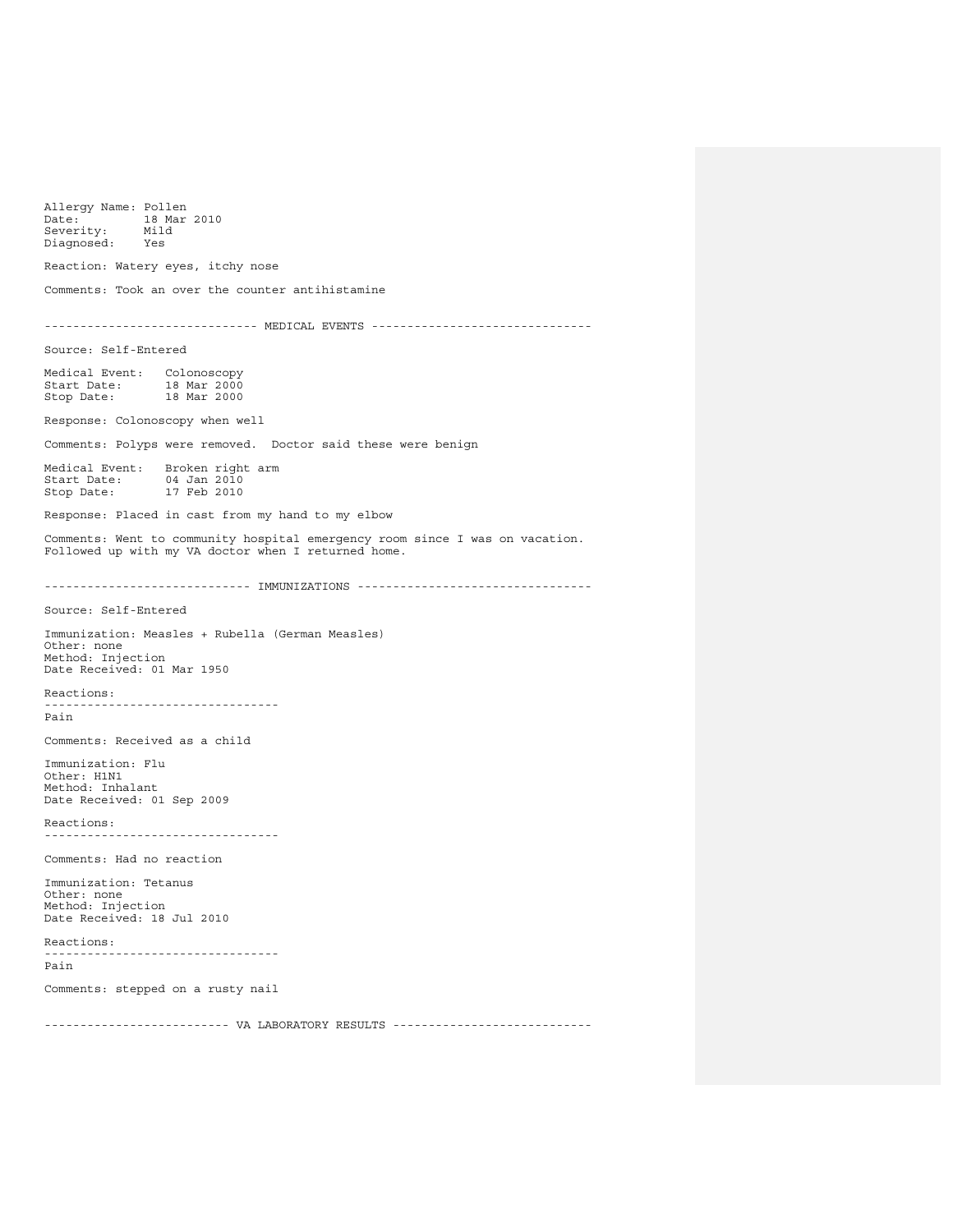Source: VA Last Updated: 01 Dec 2011 @ 0851 Sorted By: Date Specimen Collected (Descending) VA Laboratory Results includes up to two years of history unless you select a different date range in your download request. ============================================================================= Lab Test: Prothrombin Time+PTT Lab Type: Chemistry/Hematology Ordering Provider: PROVIDER, ONE Ordering Location: DAYTON, OH VAMC Specimen: Plasma Date/Time Collected: 27 Jun 2011 ----------------------------------------------------------------------------- Test Name: COAGULATION SURFACE INDUCED.FACTOR SUBSTITUTION~IMMEDIATELY AFTER ADDITION OF NORMAL PLASMA Result: 13.2 Low Units: SECONDS Reference Range: (59.0-104.0)<br>Interpretation: Current normal range = 20.3 -35.8 seconds.<br>Normal range prior to 2/26/98 was 26.1 - 43.0 sec.<br>Normal range prior to 2/26/98 was 26.1 - 43.0 sec. Therapeutic range prior to 7/5/02 was 67.0 - 118.0 sec. Therapeutic range prior to 2/26/98 was 72.0 - 126.0 sec. Performing Location: DAYTON, OH VAMC 4100 W. THIRD STREET , DAYTON, OH 45428 Status: Final ---------------------- Test Name: COAGULATION TISSUE FACTOR INDUCED Result: 9.9 Low Units: SECONDS Reference Range: (23.0-33.0) Interpretation: Current normal range = 10.8 - 13.7 seconds. Normal range prior to 7/5/02 was 10.7 - 14.1 seconds. INR should be used for therapeutic decisions. Performing Location: DAYTON, OH VAMC 4100 W. THIRD STREET , DAYTON, OH 45428 Status: Final ---------------------- Test Name: COAGULATION TISSUE FACTOR INDUCED.INR Result: .7 Units: Reference Range: (2-3) Interpretation: FOR ADDITIONAL INFORMATION - CHECK INR UNDER "TEST DESCRIPTION INFO" Performing Location: DAYTON, OH VAMC 4100 W. THIRD STREET , DAYTON, OH 45428 Status: Final ----------------------------------------------------------------------------- Comments: For Test: COAGULATION (PT & PTT) ANTICOAGULANT: PT ============================================================================= Lab Test: Hemogram V Lab Type: Chemistry/Hematology Ordering Provider: PROVIDER, ONE Ordering Location: DAYTON, OH VAMC Specimen: Whole blood Date/Time Collected: 22 Mar 2011 @ 1000 ----------------------------------------------------------------------------- Test Name: ERYTHROCYTE DISTRIBUTION WIDTH Result: 40 High Units: % Reference Range: (11.5-14.5) Interpretation: Performing Location: DAYTON, OH VAMC 4100 W. THIRD STREET , DAYTON, OH 45428 Status: Final ---------------------- Test Name: ERYTHROCYTE MEAN CORPUSCULAR HEMOGLOBIN Result: 20 Low Units: pg Reference Range: (27-31)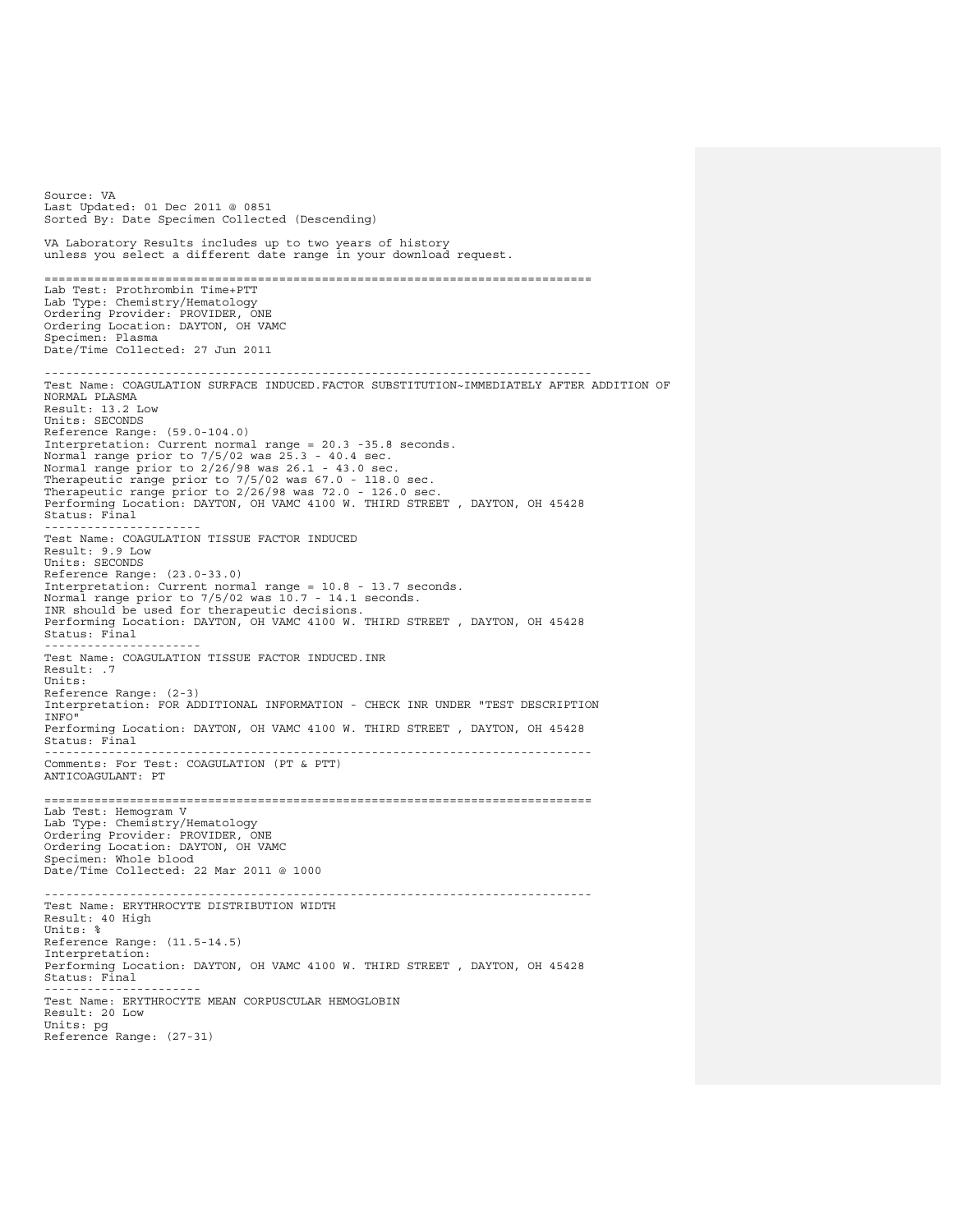Interpretation: Performing Location: DAYTON, OH VAMC 4100 W. THIRD STREET , DAYTON, OH 45428 Status: Final ---------------------- Test Name: ERYTHROCYTE MEAN CORPUSCULAR HEMOGLOBIN CONCENTRATION Result: 30 Low Units: gm/dl Reference Range: (33-37) Interpretation: Performing Location: DAYTON, OH VAMC 4100 W. THIRD STREET , DAYTON, OH 45428 Status: Final ---------------------- Test Name: ERYTHROCYTES Result: 4.44 Low Units: m/cmm Reference Range: (4.7-6.1) Interpretation: Performing Location: DAYTON, OH VAMC 4100 W. THIRD STREET , DAYTON, OH 45428 Status: Final ---------------------- Test Name: HEMATOCRIT Result: 47.1 Units: % Reference Range: (42-52) Interpretation: Performing Location: DAYTON, OH VAMC 4100 W. THIRD STREET , DAYTON, OH 45428 Status: Final ---------------------- Test Name: HEMOGLOBIN Result: 15.5 Units: g/dl Reference Range: (14-18) Interpretation: Performing Location: DAYTON, OH VAMC 4100 W. THIRD STREET , DAYTON, OH 45428 Status: Final ---------------------- Test Name: LEUKOCYTES Result: 20 High Units: t/cmm Reference Range: (4.8-10.8) Interpretation: Performing Location: DAYTON, OH VAMC 4100 W. THIRD STREET , DAYTON, OH 45428 Status: Final ---------------------- Test Name: LYMPHOCYTES/100 LEUKOCYTES Result: 14.9 Low Units: % Reference Range: (20.5-51.1) Interpretation: Performing Location: DAYTON, OH VAMC 4100 W. THIRD STREET , DAYTON, OH 45428 Status: Final ---------------------- Test Name: MEAN CORPUSCULAR VOLUME Result: 100.2 High Units: fl Reference Range: (80-94) Interpretation: Performing Location: DAYTON, OH VAMC 4100 W. THIRD STREET , DAYTON, OH 45428 Status: Final ---------------------- Test Name: PLATELET MEAN VOLUME Result: 60 High Units: fl Reference Range: (7.4-10.4) Interpretation: Performing Location: DAYTON, OH VAMC 4100 W. THIRD STREET , DAYTON, OH 45428 Status: Final ---------------------- Test Name: PLATELETS Result: 50 Low Units: t/cmm Reference Range: (130-400)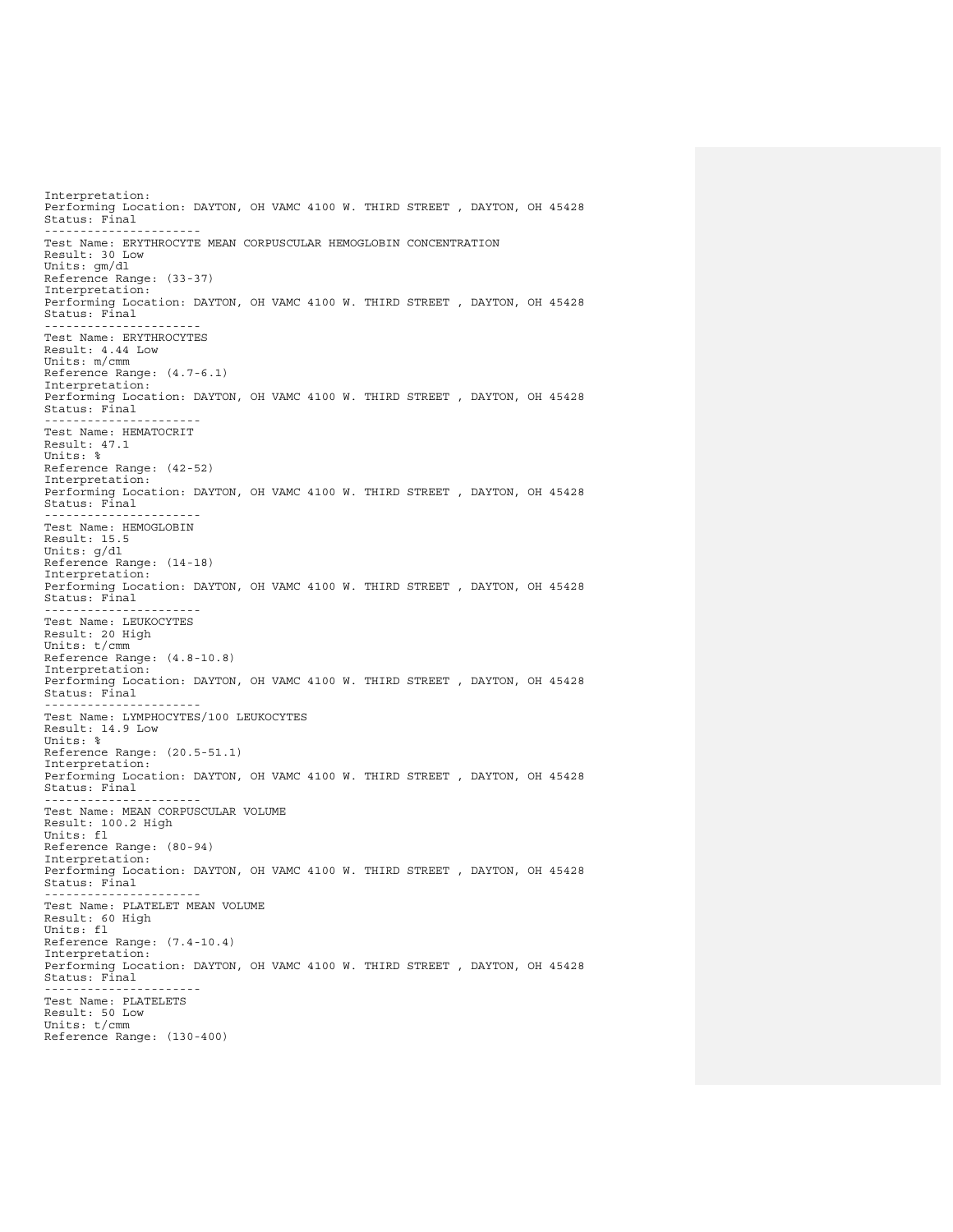Interpretation: Performing Location: DAYTON, OH VAMC 4100 W. THIRD STREET , DAYTON, OH 45428 Status: Final ----------------------------------------------------------------------------- Comments: This is a comment entered for this lab panel. ============================================================================= Lab Test: Carbon Dioxide Content Lab Type: Chemistry/Hematology Ordering Provider: PROVIDER, ONE Ordering Location: DAYTON, OH VAMC Specimen: Serum Date/Time Collected: 01 Dec 2010 ----------------------------------------------------------------------------- Test Name: CARBON DIOXIDE Result: Units: mEq/L Reference Range: (23-33) Interpretation: Reference range prior to 5/25/01 was 22-31 mEq/L. Performing Location: DAYTON, OH VAMC 4100 W. THIRD STREET , DAYTON, OH 45428 Status: Pending ============================================================================= Lab Test: Renal Panel Lab Type: Chemistry/Hematology Ordering Provider: PROVIDER, ONE Ordering Location: DAYTON, OH VAMC Specimen: Serum Date/Time Collected: 01 Dec 2010 ----------------------------------------------------------------------------- Test Name: CALCIUM Result: 150 Critical High Units: mg/dl Reference Range: (8.5-10.5) Interpretation: Critical high prior to 6/13/00 = 13 mg/dl Performing Location: DAYTON, OH VAMC 4100 W. THIRD STREET , DAYTON, OH 45428 Status: Final ---------------------- Test Name: CHLORIDE Result: 13 Low Units: mEq/L Reference Range: (98-108) Interpretation: Performing Location: DAYTON, OH VAMC 4100 W. THIRD STREET , DAYTON, OH 45428 Status: Final ---------------------- Test Name: CREATININE Result: 63 High Units: mg/dl Reference Range: (.5-1.4) Interpretation: Performing Location: DAYTON, OH VAMC 4100 W. THIRD STREET , DAYTON, OH 45428 Status: Final ---------------------- Test Name: CREATININE EGFR Result: 0.7 Low Units: Reference Range: (>60) Interpretation: Performing Location: DAYTON, OH VAMC 4100 W. THIRD STREET , DAYTON, OH 45428 Status: Final ---------------------- Test Name: GLUCOSE Result: 110 Units: mg/dl Reference Range: (65-110) Interpretation: \*\*\*PLEASE NOTE NEW CRITICAL VALUE EFFECTIVE 2/2/98\*\*\* Performing Location: DAYTON, OH VAMC 4100 W. THIRD STREET , DAYTON, OH 45428 Status: Final ---------------------- Test Name: POTASSIUM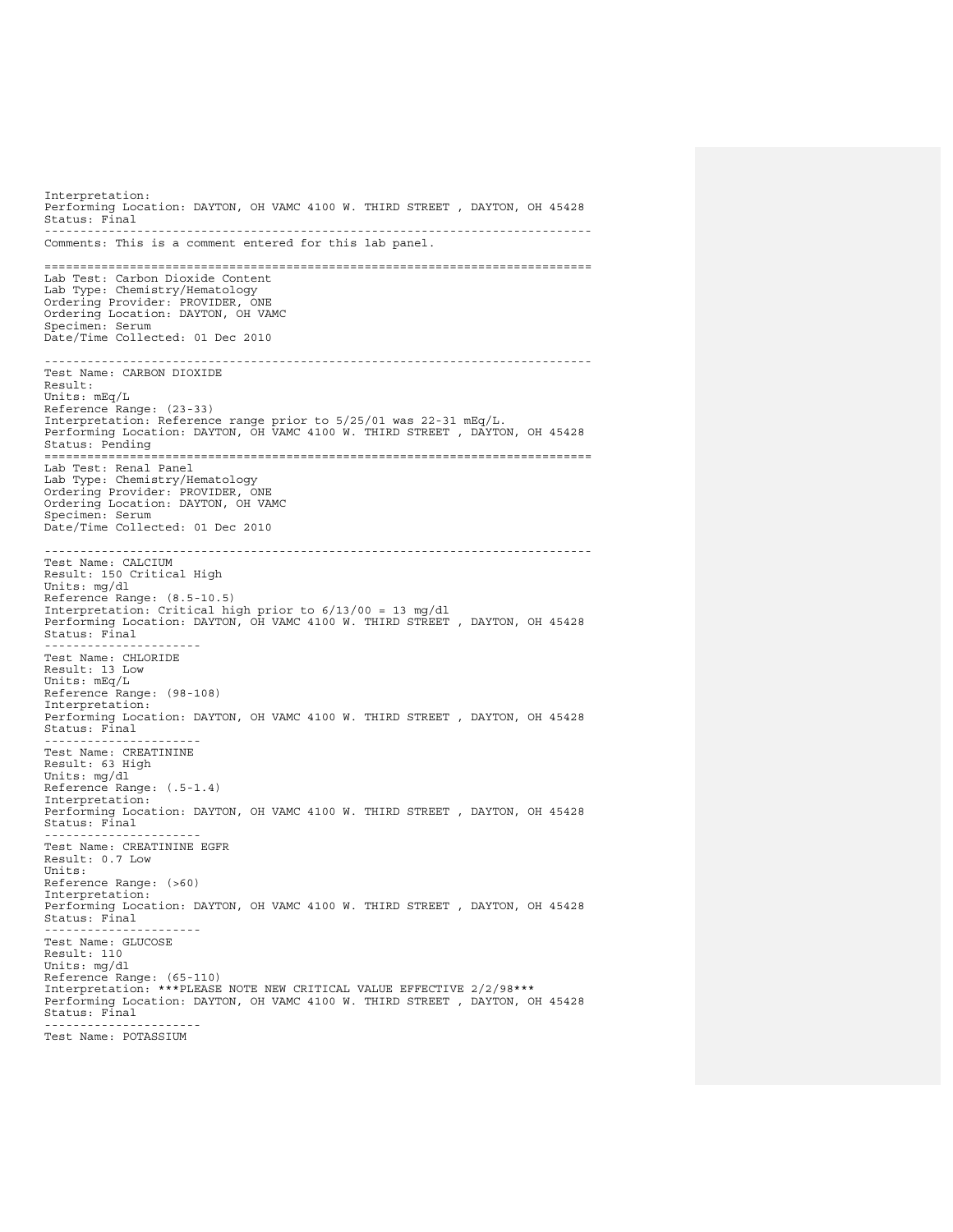Result: 50 Critical High Units: mEq/L Reference Range: (3.6-5.1) Interpretation: Normal Range Prior to 8-22-02 was: 3.6 - 5.0 mEq/L. Performing Location: DAYTON, OH VAMC 4100 W. THIRD STREET , DAYTON, OH 45428 Status: Final ---------------------- Test Name: SODIUM Result: 130 Low Units: mEq/L Reference Range: (136-145) Interpretation: Performing Location: DAYTON, OH VAMC 4100 W. THIRD STREET , DAYTON, OH 45428 Status: Final  $- - -$ Test Name: UREA NITROGEN Result: 27 High Units: mg/dl Reference Range: (6-20) Interpretation: Performing Location: DAYTON, OH VAMC 4100 W. THIRD STREET , DAYTON, OH 45428 Status: Final ============================================================================= Lab Test: Albumin Lab Type: Chemistry/Hematology Ordering Provider: PROVIDER, ONE Ordering Location: DAYTON, OH VAMC Specimen: Serum Date/Time Collected: 04 Jun 2010 @ 0900 ----------------------------------------------------------------------------- Test Name: ALBUMIN Result: Units: g/dl Reference Range: (3.4-5.0) Interpretation: Performing Location: DAYTON, OH VAMC 4100 W. THIRD STREET , DAYTON, OH 45428 Status: Pending ============================================================================= Lab Test: Bilirubin Total Lab Type: Chemistry/Hematology Ordering Provider: PROVIDER, ONE Ordering Location: DAYTON, OH VAMC Specimen: Serum Date/Time Collected: 04 Jun 2010 @ 0900 ----------------------------------------------------------------------------- Test Name: BILIRUBIN Result: Units: mg/dl Reference Range: (.2-1.5) Interpretation: Performing Location: DAYTON, OH VAMC 4100 W. THIRD STREET , DAYTON, OH 45428 Status: Pending ============================================================================= Lab Test: Calcium Lab Type: Chemistry/Hematology Ordering Provider: PROVIDER, ONE Ordering Location: DAYTON, OH VAMC Specimen: Serum Date/Time Collected: 04 Jun 2010 @ 0900 ----------------------------------------------------------------------------- Test Name: CALCIUM Result: Units: mg/dl Reference Range: (8.5-10.5) Interpretation: Critical high prior to 6/13/00 = 13 mg/dl Performing Location: DAYTON, OH VAMC 4100 W. THIRD STREET , DAYTON, OH 45428 Status: Pending ============================================================================= Lab Test: Carbon Dioxide Content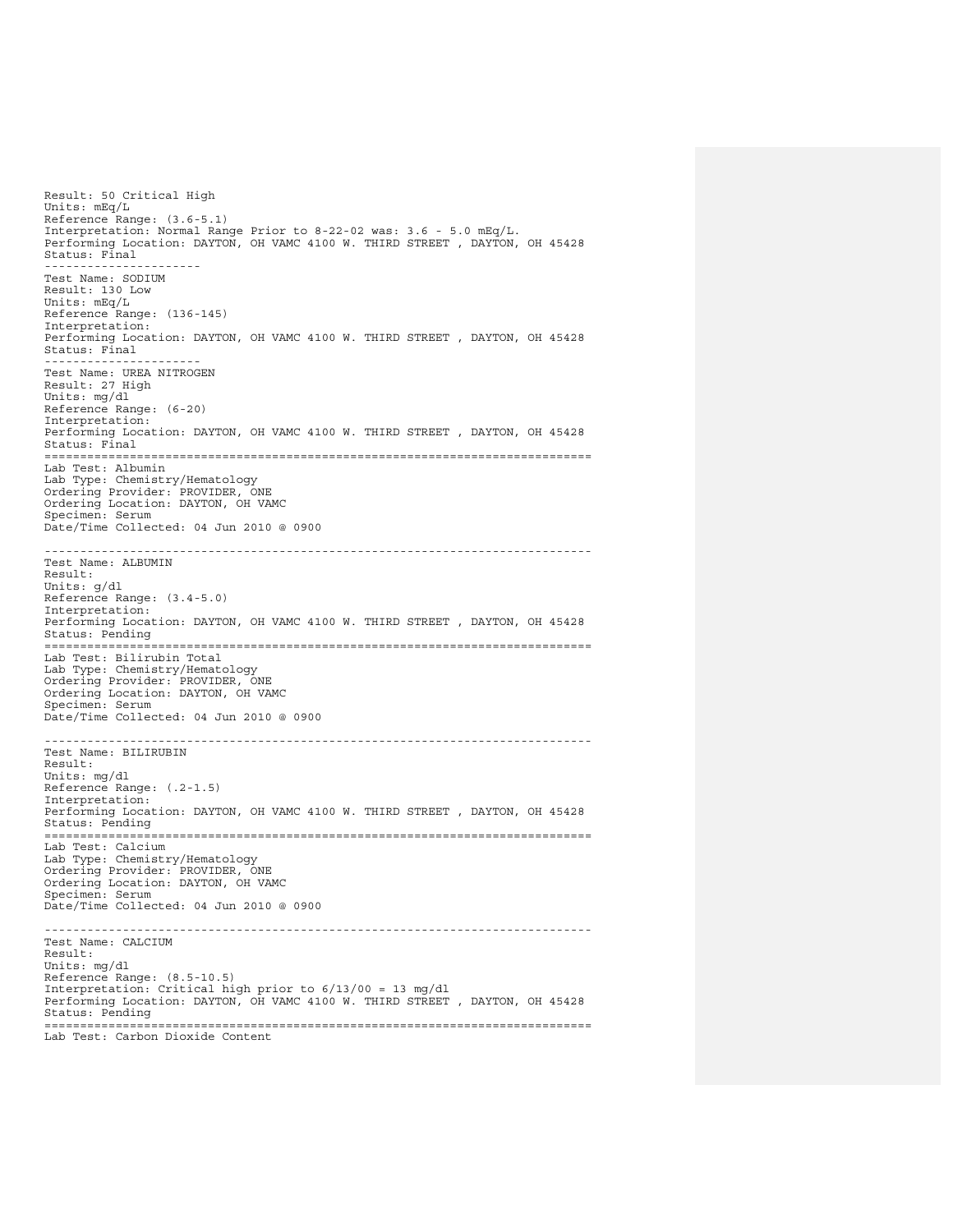Lab Type: Chemistry/Hematology Ordering Provider: PROVIDER, ONE Ordering Location: DAYTON, OH VAMC Specimen: Serum Date/Time Collected: 04 Jun 2010 @ 0900 ----------------------------------------------------------------------------- Test Name: CARBON DIOXIDE Result: Units: mEq/L Reference Range: (23-33) Interpretation: Reference range prior to 5/25/01 was 22-31 mEq/L. Performing Location: DAYTON, OH VAMC 4100 W. THIRD STREET , DAYTON, OH 45428 Status: Pending ============================================================================= Lab Test: Chemistry Analysis Profile Lab Type: Chemistry/Hematology Ordering Provider: PROVIDER, ONE Ordering Location: DAYTON, OH VAMC Specimen: Serum Date/Time Collected: 04 Jun 2010 @ 0900 ----------------------------------------------------------------------------- Test Name: GLUCOSE Result: 110 Units: mg/dl Reference Range: (65-110) Interpretation: \*\*\*PLEASE NOTE NEW CRITICAL VALUE EFFECTIVE 2/2/98\*\*\* Performing Location: DAYTON, OH VAMC 4100 W. THIRD STREET , DAYTON, OH 45428 Status: Final ============================================================================= Lab Test: Chloride Lab Type: Chemistry/Hematology Ordering Provider: PROVIDER, ONE Ordering Location: DAYTON, OH VAMC Specimen: Serum Date/Time Collected: 04 Jun 2010 @ 0900 ----------------------------------------------------------------------------- Test Name: CHLORIDE Result: Units: mEq/L Reference Range: (98-108) Interpretation: Performing Location: DAYTON, OH VAMC 4100 W. THIRD STREET , DAYTON, OH 45428 Status: Pending ============================================================================= Lab Test: Creatinine Lab Type: Chemistry/Hematology Ordering Provider: PROVIDER, ONE Ordering Location: DAYTON, OH VAMC Specimen: Serum Date/Time Collected: 04 Jun 2010 @ 0900 ----------------------------------------------------------------------------- Test Name: CREATININE Result: Units: mg/dl Reference Range: (.5-1.4) Interpretation: Performing Location: DAYTON, OH VAMC 4100 W. THIRD STREET , DAYTON, OH 45428 Status: Pending ============================================================================= Lab Test: Gen Chem Specimen Lab Type: Chemistry/Hematology Ordering Provider: PROVIDER, ONE Ordering Location: DAYTON, OH VAMC Specimen: Serum Date/Time Collected: 04 Jun 2010 @ 0900 -----------------------------------------------------------------------------

Test Name: CREATININE EGFR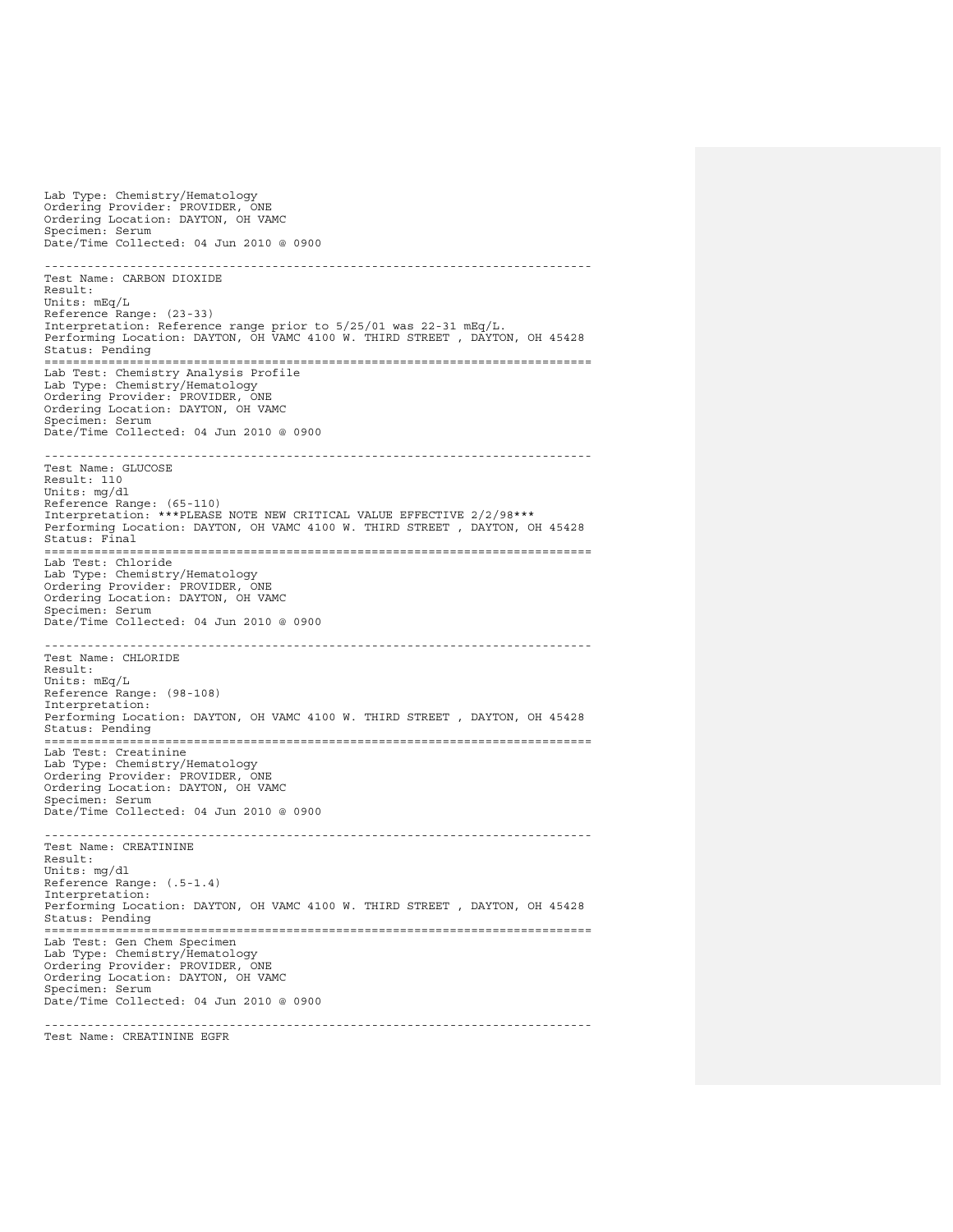Result: Units: Reference Range: (>60) Interpretation: Performing Location: DAYTON, OH VAMC 4100 W. THIRD STREET , DAYTON, OH 45428 status: Pending ============================================================================= Lab Test: Phosphatase Alkaline Lab Type: Chemistry/Hematology Ordering Provider: PROVIDER, ONE Ordering Location: DAYTON, OH VAMC Specimen: Serum Date/Time Collected: 04 Jun 2010 @ 0900 ----------------------------------------------------------------------------- Test Name: ALKALINE PHOSPHATASE Result: Units: U/L Reference Range: (32-122) Interpretation: REFERENCE RANGE PRIOR TO 9/26/00 = 43-122 U/L Performing Location: DAYTON, OH VAMC 4100 W. THIRD STREET , DAYTON, OH 45428 Status: Pending<br>================= ============================================================================= Lab Test: Potassium Lab Type: Chemistry/Hematology Ordering Provider: PROVIDER, ONE Ordering Location: DAYTON, OH VAMC Specimen: Serum Date/Time Collected: 04 Jun 2010 @ 0900 ----------------------------------------------------------------------------- Test Name: POTASSIUM Result: Units: mEq/L Reference Range: (3.6-5.1) Interpretation: Normal Range Prior to 8-22-02 was: 3.6 - 5.0 mEq/L. Performing Location: DAYTON, OH VAMC 4100 W. THIRD STREET , DAYTON, OH 45428 Status: Pending ============================================================================= Lab Test: Protein Total Lab Type: Chemistry/Hematology Ordering Provider: PROVIDER, ONE Ordering Location: DAYTON, OH VAMC Specimen: Serum Date/Time Collected: 04 Jun 2010 @ 0900 ----------------------------------------------------------------------------- Test Name: PROTEIN Result: Units: g/dl Reference Range: (6.0-8.5) Interpretation: Performing Location: DAYTON, OH VAMC 4100 W. THIRD STREET , DAYTON, OH 45428 Status: Pending ============================================================================= Lab Test: Sodium Lab Type: Chemistry/Hematology Ordering Provider: PROVIDER, ONE Ordering Location: DAYTON, OH VAMC Specimen: Serum Date/Time Collected: 04 Jun 2010 @ 0900 ----------------------------------------------------------------------------- Test Name: SODIUM Result: Units: mEq/L Reference Range: (136-145) Interpretation: Performing Location: DAYTON, OH VAMC 4100 W. THIRD STREET , DAYTON, OH 45428 Status: Pending ============================================================================= Lab Test: Transferase Alanine Amino SGPT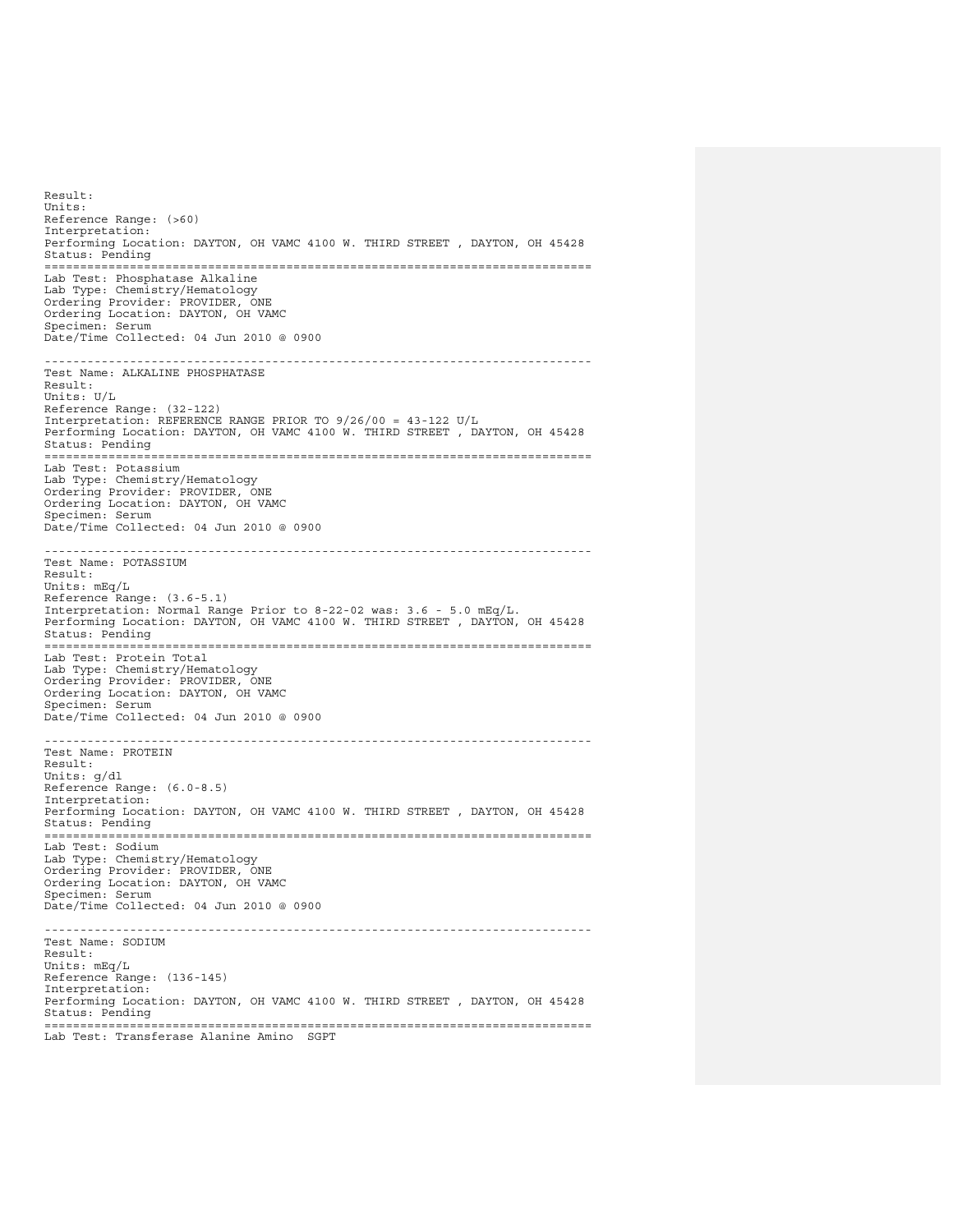Lab Type: Chemistry/Hematology Ordering Provider: PROVIDER, ONE Ordering Location: DAYTON, OH VAMC Specimen: Serum Date/Time Collected: 04 Jun 2010 @ 0900 ----------------------------------------------------------------------------- Test Name: ALANINE AMINOTRANSFERASE Result: Units: U/L Reference Range: (8-63) Interpretation: MALE REFERENCE RANGE PRIOR TO 9/26/00 = 21-72 U/L FEMALE REFERENCE RANGE PRIOR TO 9/26/00 = 9-52 U/L Performing Location: DAYTON, OH VAMC 4100 W. THIRD STREET , DAYTON, OH 45428 Status: Pending ============================================================================= Lab Test: Transferase Aspartate SGOT Lab Type: Chemistry/Hematology Ordering Provider: PROVIDER, ONE Ordering Location: DAYTON, OH VAMC Specimen: Serum Date/Time Collected: 04 Jun 2010 @ 0900 ----------------------------------------------------------------------------- Test Name: ASPARTATE AMINOTRANSFERASE Result: Units: U/L Reference Range: (9-45) Interpretation: MALE REFERENCE RANGE PRIOR TO 9/26/00 = 14-50 U/L FEMALE REFERENCE RANGE PRIOR TO 9/26/00 = 8-39 U/L Performing Location: DAYTON, OH VAMC 4100 W. THIRD STREET , DAYTON, OH 45428 Status: Pending<br>================ ============================================================================= Lab Test: Urea Nitrogen Lab Type: Chemistry/Hematology Ordering Provider: PROVIDER, ONE Ordering Location: DAYTON, OH VAMC Specimen: Serum Date/Time Collected: 04 Jun 2010 @ 0900 ----------------------------------------------------------------------------- Test Name: UREA NITROGEN Result: Units: mg/dl Reference Range: (6-20) Interpretation: Performing Location: DAYTON, OH VAMC 4100 W. THIRD STREET , DAYTON, OH 45428 Status: Pending ============================================================================= Test results slightly outside the reference range are not unusual. Your provider has reviewed your test results and will contact you for any important issues. If you have further questions, please do not hesitate to contact your primary care provider. ----------------------------- LABS AND TESTS -------------------------------- Source: Self-Entered Test Name: Blood Test Date: 06 Jun 2010 Location performed: Community Center Provider: Red Cross Blood Drive Results: Was not able to donate blood because iron was low Comments: Will ask doctor at next visit Test Name: Colonoscopy Date: 01 Jul 2010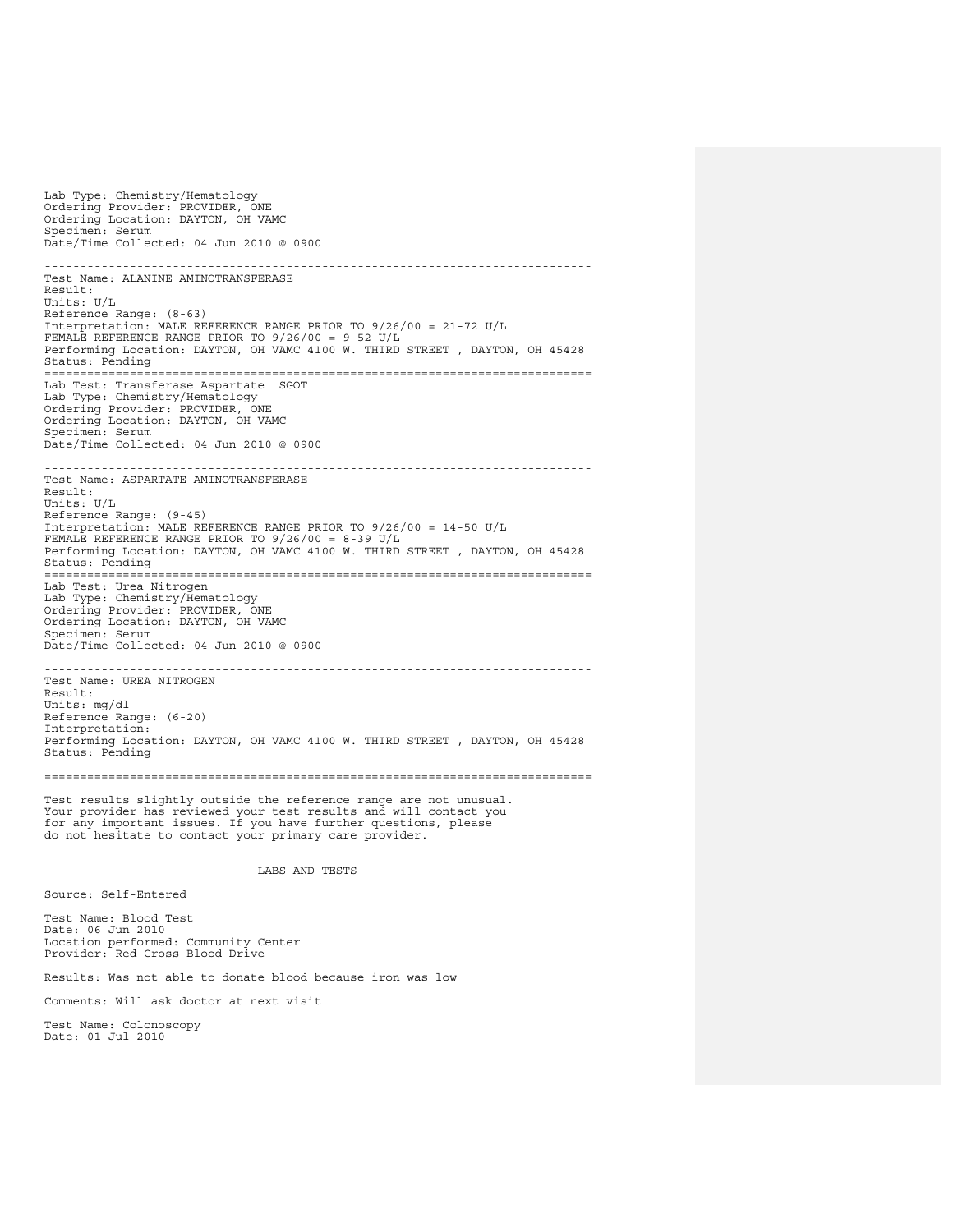Results: No new polyps Comments: Keep high fiber diet ----------------------------- VITALS AND READINGS --------------------------- Source: Self-Entered =============================================================================== Measurement Type: Blood pressure Date: 02 Aug 2010 Time: 1720 Systolic: 130 Diastolic: 76 Comments: BP taken lying down =============================================================================== Measurement Type: Blood pressure Date: 02 Aug 2010 Time: 1730 Systolic: 132 Diastolic: 76 Comments: BP taken standing. BP continues at goal. Doctor says to continue BP medications as directed =============================================================================== Measurement Type: Heart rate Date: 02 Jun 2010 Time: 1720 Heart Rate: 160 Comments: Started taking Beta-Blockers after visit with physician =============================================================================== Measurement Type: Body weight Date: 02 Apr 2010 Time: 1720 Body Weight: 246 Measure: Pounds Comments: Talk to provider about weight management program at next visit =============================================================================== Measurement Type: Body weight Date: 02 May 2010 Time: 1720 Body Weight: 244 Measure: Pounds Comments: Lost a few pounds and feel better. Walking daily =============================================================================== Measurement Type: Body weight Date: 02 Jun 2010 Time: 1720 Body Weight: 242 Measure: Pounds Comments: still walking when I have time off from work =============================================================================== Measurement Type: Body temperature Date: 02 Mar 2010 Time: 1720 Body temperature: 98.5 Measure: Fahrenheit Method: Mouth Comments: I wasn't feeling well but temperature is normal =============================================================================== Measurement Type: Pain

Location performed: VAMC Provider: Provider One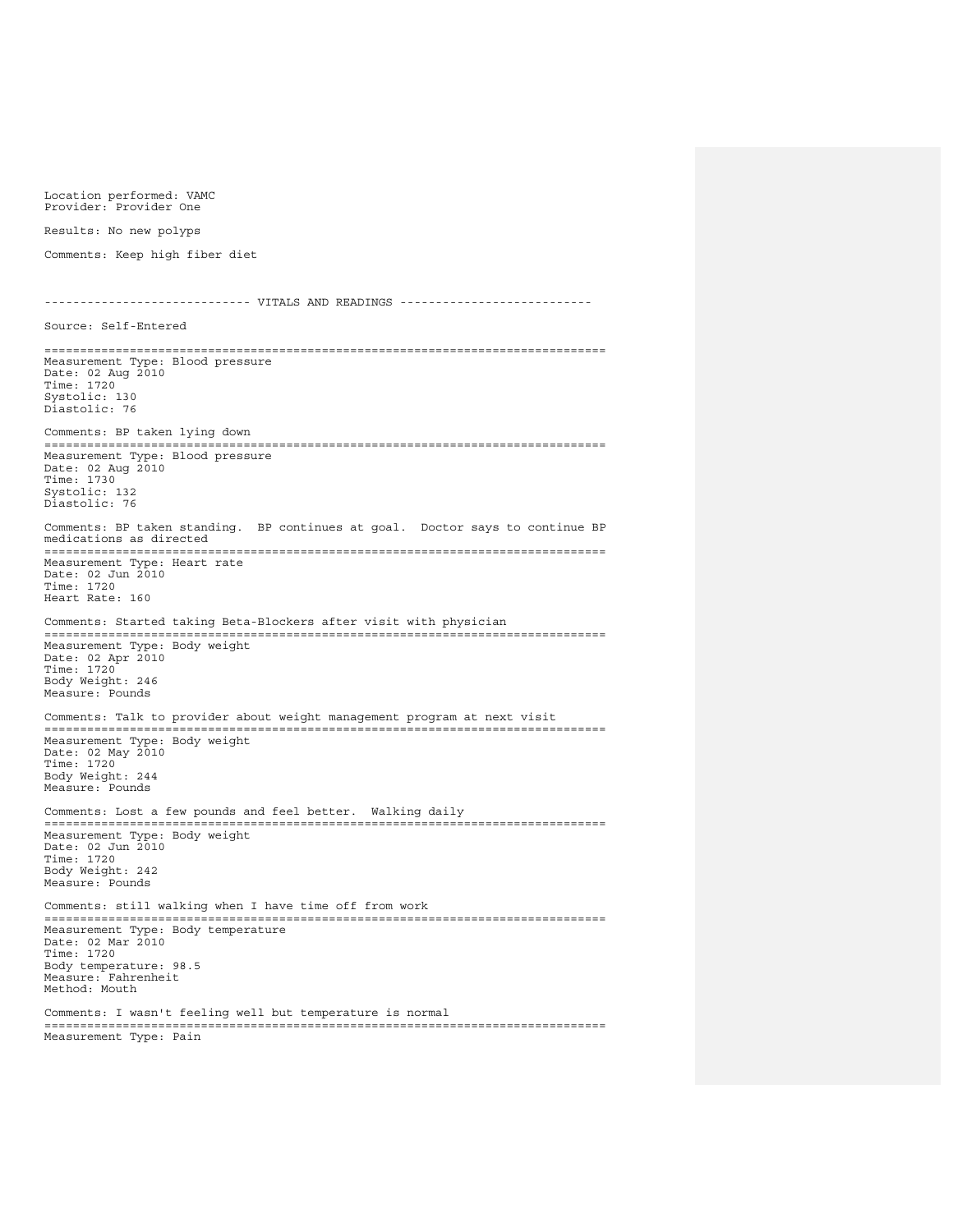Date: 01 Jan 2010 Time: 1720 Pain Level: 7 Comments: Lower back pain - took 1 Ibuprofen with food for pain =============================================================================== Measurement Type: Blood sugar Date: 02 Jan 2010 Time: 1720 Method: Sterile Lancet Blood sugar count: 166 Comments: BS taken before meal =============================================================================== Measurement Type: Cholesterol Date: 15 Aug 2010 Time: 2359 Total cholesterol: 142  $HDI \cdot 45$ LDL: Comments: Lab result from community health fair. ------------------------- FAMILY HEALTH HISTORY -----------------------------Source: Self-Entered Relationship: Self First Name: ONE Last Name: MHVVETERAN Living or Deceased: Living Health Issues: ----------------------------- Back Pain Insomnia >1 beer/wine a day Hearing Loss Pneumonia Smoking >1 pack/day Allergies Chicken Pox Current Smoker Diabetics Type 2 Overweight High Blood Pressure Depression High Blood Cholesterol Stomach/Bowel Other Smoking >20 Years Other Health Issues: ---------------------------- trouble sleeping Comments: I sometimes have trouble sleeping when stress is high at work Relationship: Mother First Name: Four Last Name: MHVVeteranMother Living or Deceased: Deceased Health Issues: ----------------------------- Cancer Other Diabetics Type 2 Overweight Joint Pain Stroke Other Health Issues: ----------------------------- Chronic joint pain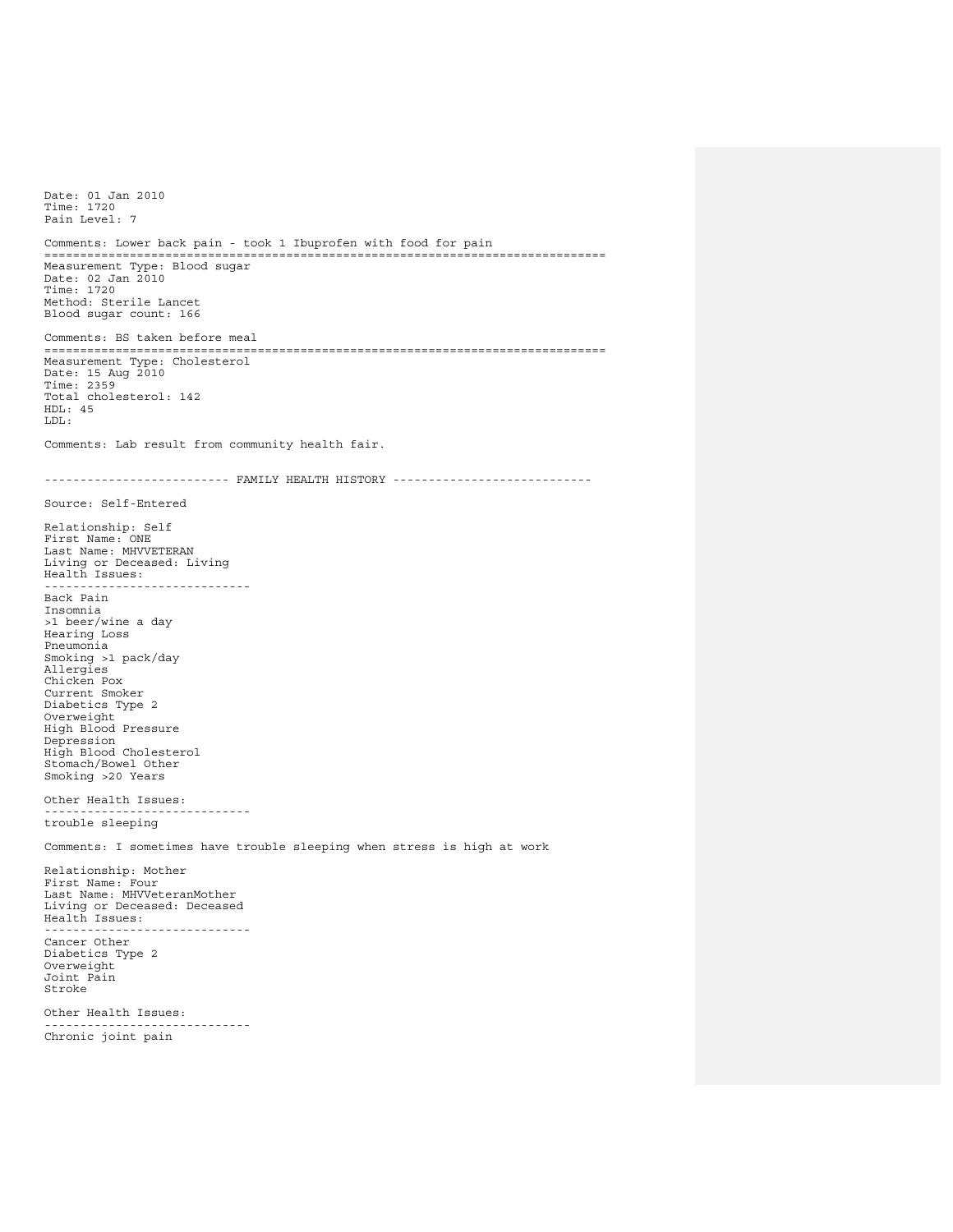Comments: Mother died of cancer at age 40 --------------------------- MILITARY HEALTH HISTORY ------------------------- Source: Self-Entered Event Title: Exposure to Burning Chemicals Event Date: 01 Jan 2007 Service Branch: Army Rank: COL Exposures: Yes Location of Service: Overseas Onboard Ship: No Military Occupational Specialty: Intelligence Officer Assignment: 1st Recon Exposures: Exposed to burning chemicals Military Service Description: Unit was in charge of security --------------------- DOD MILITARY SERVICE INFORMATION --------------------- Source: DoD Last Updated: 02 Dec 2011 @ 1013 NOTE: This report may not show your complete DoD Military Service Information. For more information go to the FAQ tab. -- Regular Active Service Service Begin Date End Date Character of Service Rank - - - - - - - - - - - - - - - - - - - - - - - - - - - - - - - - - - - - - - - Army 06/11/2005 03/26/2007 Honorable COL Army 02/22/2009 02/21/2010 Honorable COL Army 04/10/2010 04/08/2011 Honorable COL -- Reserve/Guard Association Periods Service Begin Date End Date Character of Service Rank - - - - - - - - - - - - - - - - - - - - - - - - - - - - - - - - - - - - - - - Army Guard 01/11/1987 08/24/1993 Unknown Army Reserve 08/25/1993 10/25/2004 Unknown COL Army Reserve 03/27/2007 10/31/2008 Unknown COL -- Reserve/Guard Activation Periods Service Begin Date End Date Activated Under (Title 10, 32, etc.) - - - - - - - - - - - - - - - - - - - - - - - - - - - - - - - - - - - - - - - Army Reserve 11/10/2001 11/09/2002 Army Reserve 04/14/2003 10/13/2004 Army Reserve 10/24/2004 10/25/2004 Army Reserve 03/27/2007 10/24/2007 Army Reserve 02/04/2008 10/31/2008 -- Deployment Periods Service Begin Date End Date Conflict Location - - - - - - - - - - - - - - - - - - - - - - - - - - - - - - - - - - - - - - - Army Reserve 03/01/2004 03/31/2004 OEF ZZ Army 01/01/2007 03/26/2007 OEF IZ -- DoD MOS/Occupation Codes -- Note: Both Service and DoD Generic codes may not be present in all records Service Begin Date Enl/Off Type Svc Occ Code DoD Occ Code - - - - - - - - - - - - - - - - - - - - - - - - - - - - - - - - - - - - - - - Army Reserve 01/16/1975 Officer Duty 35B00 3A Army Reserve 01/16/1975 Officer Primary 35D00 3A Army Reserve 03/31/2002 Officer Duty 35D 3A<br>Army Reserve 03/31/2002 Officer Primary 35D 3A Army Reserve 03/31/2002 Officer Primary 35D 3A<br>Army Reserve 03/31/2002 Officer Duty 00A 9E<br>Army Reserve 11/30/2002 Officer Duty 01A 9E Army Reserve 06/30/2002 Officer Duty 00A 9E<br>Army Reserve 11/30/2002 Officer Duty 01A 9E Army Reserve 11/30/2002 Officer Duty 01A 9E<br>Army Reserve 10/31/2003 Officer Duty 35D 3A Army Reserve 10/31/2003 Officer Duty 35D 3A<br>Army 06/11/2005 Officer Primary 35D5K 3A Army 06/11/2005 Officer Primary 35D5K 3A Army 05/31/2006 Officer Duty 35D 3A Army Reserve 03/27/2007 Officer Primary 35D5K 3A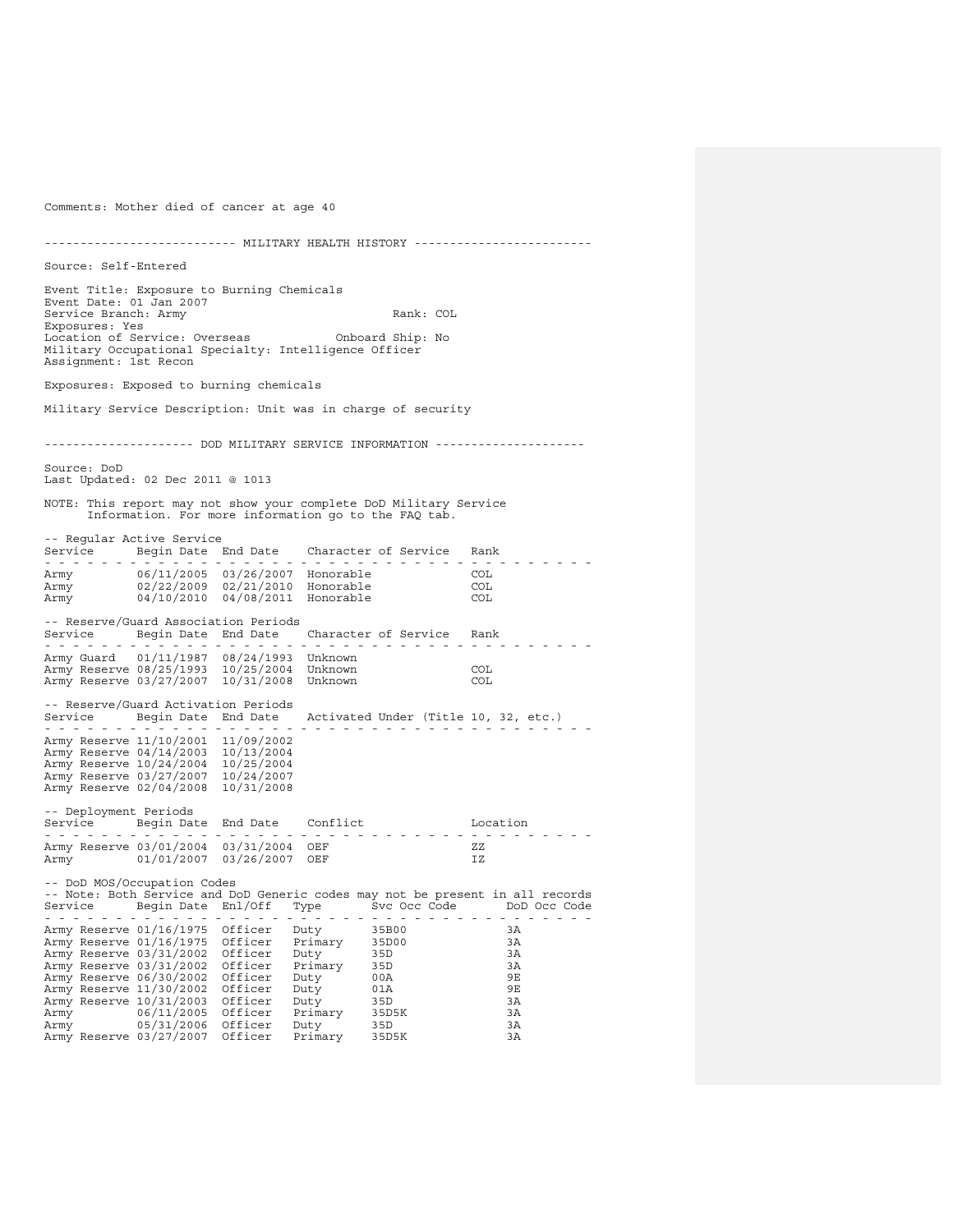Army Reserve 06/27/2007 Officer Duty 35D5K 3A<br>Army 02/22/2009 Officer Duty 35D50<br>Army 02/22/2009 Officer Secondary 66HD5 6E18<br>Army 02/22/2009 Officer Primary 35D5K 3A -- Military/Combat Pay Details Service Begin Date End Date Military Pay Type Location - - - - - - - - - - - - - - - - - - - - - - - - - - - - - - - - - - - - - - - Army Reserve 03/01/2004 03/31/2004 02 Army 01/01/2007 02<br>Army 01/01/2007 02<br>Army 01/01/2007 01 Army 01/01/2007 01 IZ -- Separation Pay Details Service Begin Date End Date Separation Pay Type - - - - - - - - - - - - - - - - - - - - - - - - - - - - - - - - - - - - - - - -- Retirement Periods Service Begin Date End Date Retirement Type Rank - - - - - - - - - - - - - - - - - - - - - - - - - - - - - - - - - - - - - - - Army 11/01/2008 02/21/2009 F COL<br>Army 02/22/2010 04/09/2010 F COL Army 02/22/2010 04/09/2010 F COL<br>Army 04/09/2011 F COL  $\text{Army}$  04/09/2011 -- DoD Retirement Pay Service Begin Date End Date Dsblty % Pay Stat Term Rsn Stop Pay Rsn - - - - - - - - - - - - - - - - - - - - - - - - - - - - - - - - - - - - - - - Army 10/31/2008 11/30/2008 00 1 C Z Army 12/01/2008 00 1 W Z Army 10/31/2008 11/30/2008 00 1 C<br>
Army 12/01/2008 11/30/2008 00 1 W Z<br>
Army 03/01/2010 07/31/2010 00 1 C Z<br>
Army 08/01/2010 00 5 W B<br>
or (03/01/2010 00 5 W B Army 08/01/2010 00 5 W B Army 05/01/2011 05/31/2011 00 1 C Z<br>Army 06/01/2011 00 1 W Z  $06/01/2011$ Translations of Codes Used in this Section: Service Occupation Codes<br>00A 0fficer Dut 00A Officer Duties Unassigned<br>01A Officer Officer Generalist 01A Officer Officer Generalist<br>35B00 Officer Land Combat Suppor 35B00 Officer Land Combat Support Systems (LCSS) Test Specialist 35B00 Officer Strategic Intelligence (RC) 35D Officer Air Traffic Control Equipment Repairer 35D Officer All Source Intelligence<br>35D Officer Meteorological Equipment 35D Officer Meteorological Equipment Repairman<br>35D00 Officer Air Traffic Control Equipment Repai 35D00 Officer Air Traffic Control Equipment Repairer All Source Intelligence 35D00 Officer Meteorological Equipment Repairman 35D5K Officer Air Traffic Control Equipment Repairer<br>35D5K Officer All Source Intelligence 35D5K Officer All Source Intelligence<br>35D5K Officer All Source Intelligence<br>35D5K Officer Meteorological Equipment 35D5K Officer Meteorological Equipment Repairman 66HD5 Officer Medical Surgical Nurse Observation Airplane Technical Inspector DoD Occupation Codes 3A Officer Intelligence, General<br>9E Officer Other Officer Other Military Pay Type Code 01 Combat Zone Tax Exclusion (CZTE)<br>02 Bostile Fire/Imminent Danger 02 Hostile Fire/Imminent Danger<br>03 Hazardous Duty incentive Hazardous Duty incentive Separation Pay Type Code<br>01 Separation Pay 01 Separation Pay<br>02 Readjustment P 02 Readjustment Pay 03 Non-Disability Severance Pay<br>04 Disability Severance Pay 04 Disability Severance Pay<br>05 Discharge Gratuity 05 Discharge Gratuity<br>06 Death Gratuity 06 Death Gratuity<br>07 Special Separat 07 Special Separation Benefit<br>08 Woluntary Separation Incent 08 Voluntary Separation Incentive Pay<br>09 Voluntary Separation Pay (VSP) Voluntary Separation Pay (VSP)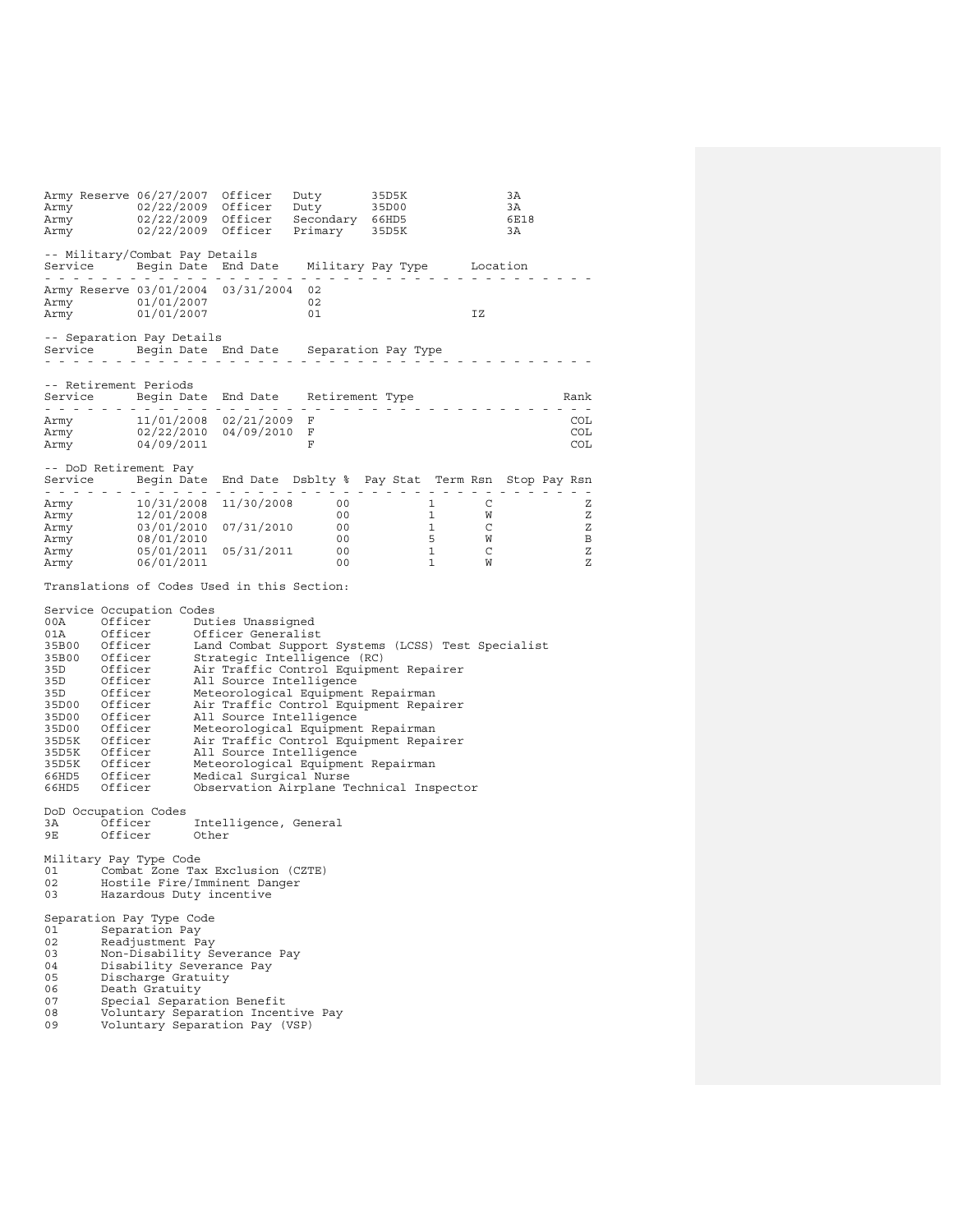Retirement Type Code A Mandatory<br>B Voluntary B Voluntary<br>C Fleet Res C Fleet Reserve<br>D Temporary Disa D Temporary Disability Retirement List E Permanent Disability Retirement List F Title III<br>G Special A G Special Act<br>H Philippine Philippine Scouts Retired Pay Status Code 1 Receiving retired pay 2 Eligible, not receiving pay 3 Eligible, not receiving direct SBP remittance 4 Terminated<br>5 Suspended 5 Suspended Retired Pay Termination Reason Code C Pay condition terminated S Pay terminated for the reason reported in the Stop Payment Reason Code W Not terminated Stop Payment Reason Code A Member died<br>B Recalled to B Recalled to Active Duty<br>C Removed from TDRL, retur C Removed from TDRL, returned to Active Duty<br>D Removed from TDRL, returned to Civilian D Removed from TDRL, returned to Civilian E Pay suspended, failure to report for TDRL physical F Civil Service retirement waiver G VA compensation waiver H Dual compensation, pay cap offset<br>
J Refused retired pay<br>
K Pay suspended, whereabouts unknow. J Refused retired pay K Pay suspended, whereabouts unknown L Suspected death M Pay suspended, miscellaneous Z Not applicable

--------------- END OF MY HEALTHEVET PERSONAL INFORMATION REPORT ---------<sup>1</sup>\_\_\_\_\_\_\_\_\_\_\_\_\_\_\_<sup>\_\_\_</sup> Comment [CAS35]: Need to have some soft of

document info and contact information to get more clinical information **FRT**: - See the User Guide appendix for the footer text to include at the end of the report on how the patient and/or provider should seek a CCD version..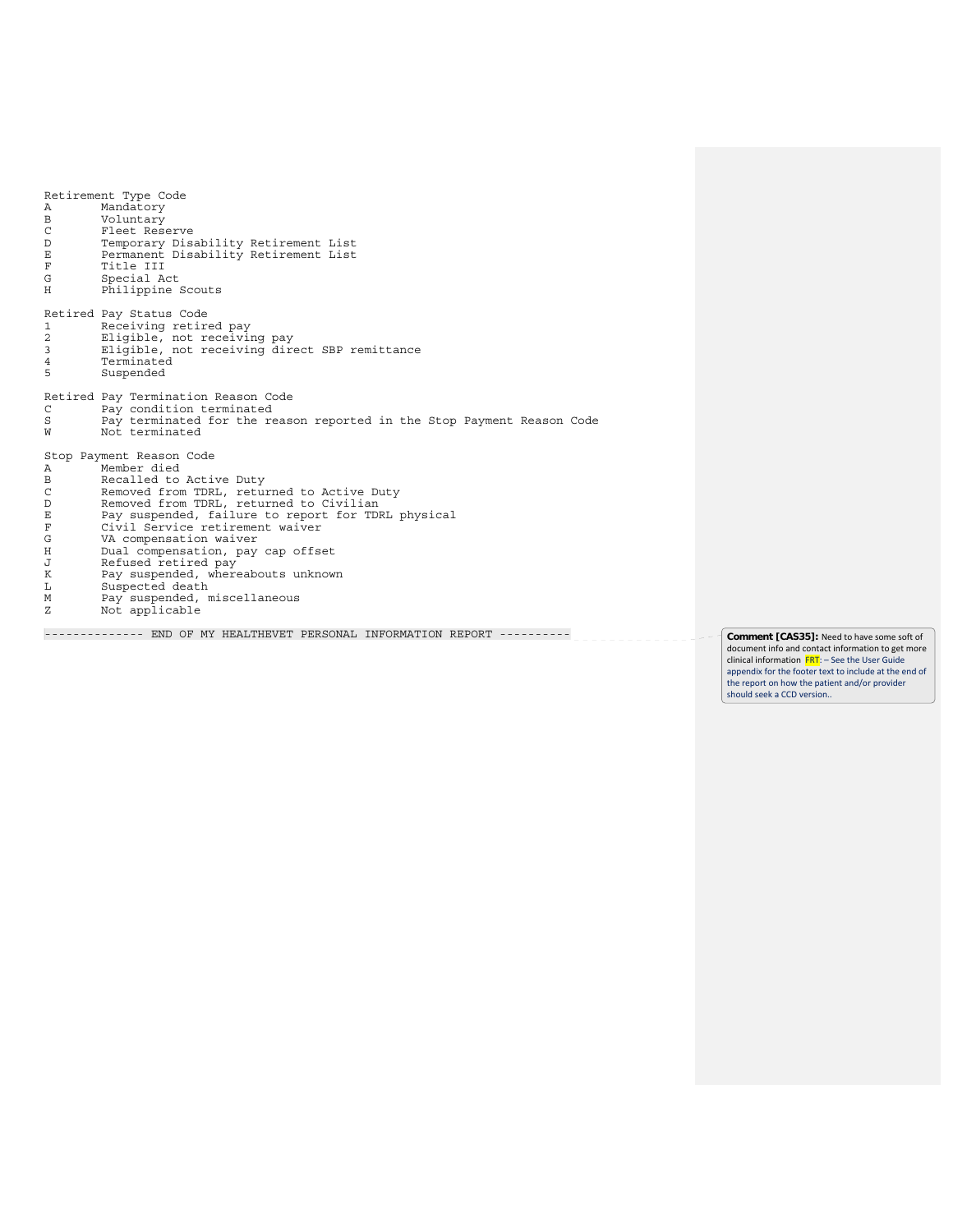**Page 1: [1] Comment [CAS4] Corey A. Spears 5/3/2012 10:58:00 AM** 

Military time is fine for veterans and potentially family members, certainly not ideal for others. Will use civilian time (with meridian indicator  $-\sqrt{RT}$ : Use 12 hour, with AM or PM

| Page 1: [2] Comment [CAS5]                                                                                   | Corey A. Spears | 5/3/2012 10:58:00 AM |
|--------------------------------------------------------------------------------------------------------------|-----------------|----------------------|
| Need new text. Can have document source or custodian system/facility info. - FRT: Use the header and end-of- |                 |                      |
| document footer text in the User Guide appendix.                                                             |                 |                      |

| Page 1: [3] Comment [CAS6]                                                                                   | Corey A. Spears | 5/3/2012 10:58:00 AM |
|--------------------------------------------------------------------------------------------------------------|-----------------|----------------------|
| Blue Button is about a download request, but CCD a may not be. Need a different term. Perhaps something like |                 |                      |

"CLINCAL DOCUMENT SUMMARY" – FRT, no, regardless of the source, it was started by pressing the Blue Button (BB) icon, as a "download request", and our base assumption to mirror BB text to the full extent feasible.

**Page 1: [4] Comment [CAS7] Corey A. Spears 5/3/2012 10:58:00 AM**  Document Creation Date/Time, FRT: agree, time of request not CCD time, since CCD creation time may differ from time of actual system request via user activation of the BB icon.

**Page 1: [5] Comment [CAS9] Corey A. Spears 5/3/2012 11:00:00 AM**  Purpose comes from a section where templateId = 2.16.840.1.113883.10.20.1.30 or, if not present, perhaps the title then code/DisplayName FRT: Explore CCD field "constraint" options, plan to hardcode for know, since project scope is now only for the "all" request type. VA Response: VA offers three ways to download your data—all, by data class, and by date range. This request type indicates which request was selected. It serves as an audit-trail of sorts so Veterans know what they downloaded. For the workgroup's purpose, it may be okay to hardcore it now until the other functions are built.

| Page 1: [6] Comment [CAS10] | <b>Corey A. Spears</b> | 5/3/2012 11:05:00 AM |
|-----------------------------|------------------------|----------------------|
|                             |                        |                      |

Summary txt and CCD Identification question on options VA Response: The file name is useful for Veterans so they can find it on their computers. We consider the source of this file as MHV and it was produced by the Blue Button. If it makes sense for HL7 users to name a CCD source, then it should be done regardless of our exact format. FRT-Do not add CCD input/source file name ‐ any CCD detail can be in the footer text. Open isse on how to display dynamic file name ‐ create an option variable, for file name, if not present, default is a blank display.

| Page 1: [7] Comment [CAS12]                                                                             | Corey A. Spears | 2/10/2012 8:11:00 AM |
|---------------------------------------------------------------------------------------------------------|-----------------|----------------------|
| "Data Types Included" II Or "Data Types available" TPD since we have not determined CASO "Pequest Type" |                 |                      |

"Data Types Included" LJ – Or "Data Types available". TBD since we have not determined CAS9 "Request Type answer. Show all types, but put "Data Not Available for those not present. VA input welcome.

**Page 1: [8] Comment [CAS13] Corey A. Spears 2/10/2012 8:14:00 AM**  Do we want to use section names included in the CCD or rename? (e.g. "Health Insurance" vs. "Payment Sources" – LJ, Use BB txt names unless data content or utility warrents using CCD name. want VA input

**Page 1: [9] Comment [CAS14] Corey A. Spears 2/10/2012 2:29:00 PM** 

CCD is not proscriptive on sections included (meaning much more can be included beyond what is specifically defined by C32/CCD. Do we want to include those, or just include valid C32/CCD items, obviously specially formatted items will need to be known, but should we convert the unknown narrative? LJ - Per assumption, all added CCD data goes to the bottom, in current CCD display format. tbd

| Page 1: [10] Comment [CAS15] | Corey A. Spears | 5/3/2012 11:06:00 AM |
|------------------------------|-----------------|----------------------|
|                              |                 |                      |